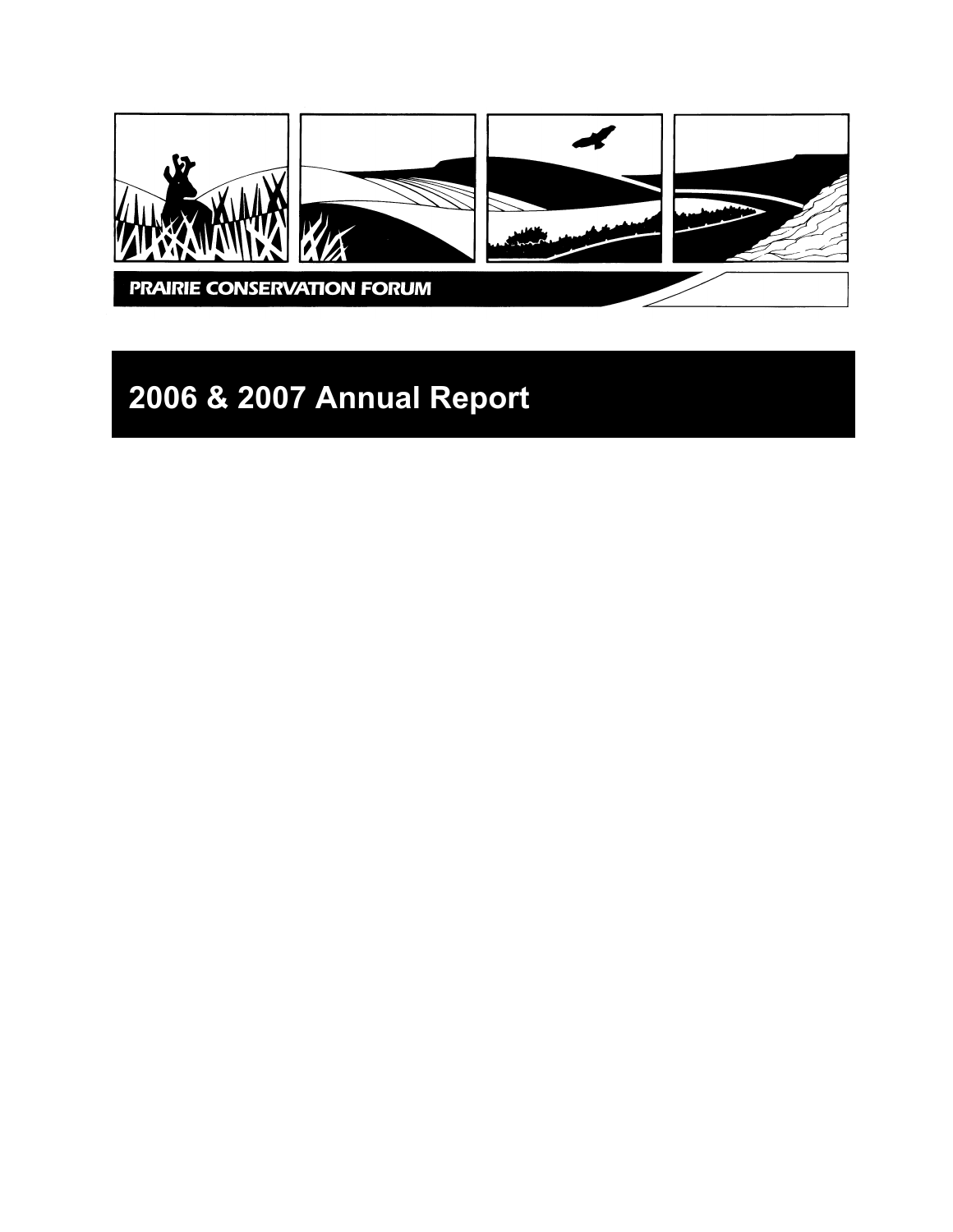### **ISBN No.: 978-0-9811864-0-5 (Printed) ISBN No.: 978-0-9811864-1-2 (Online)**

January 2009

For more information about the Prairie Conservation Forum, contact:

Prairie Conservation Forum Coordinator c/o Alberta Environment Southern Region 2<sup>nd</sup> Floor, Provincial Building 200 – 5<sup>th</sup> Avenue South LETHBRIDGE, Alberta T1J 4L1 E-mail: info@albertapcf.org

http://www.albertapcf.org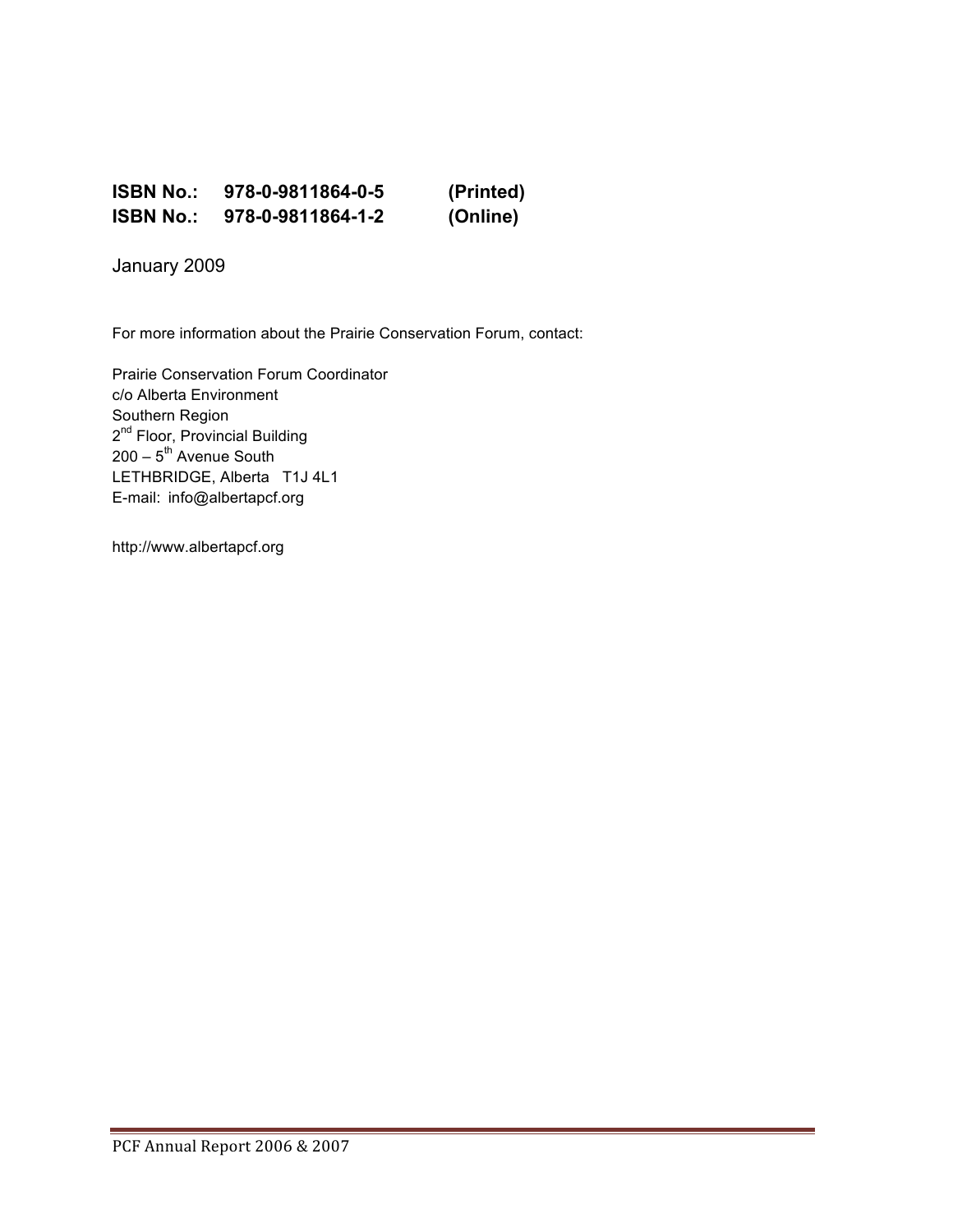# Table of Contents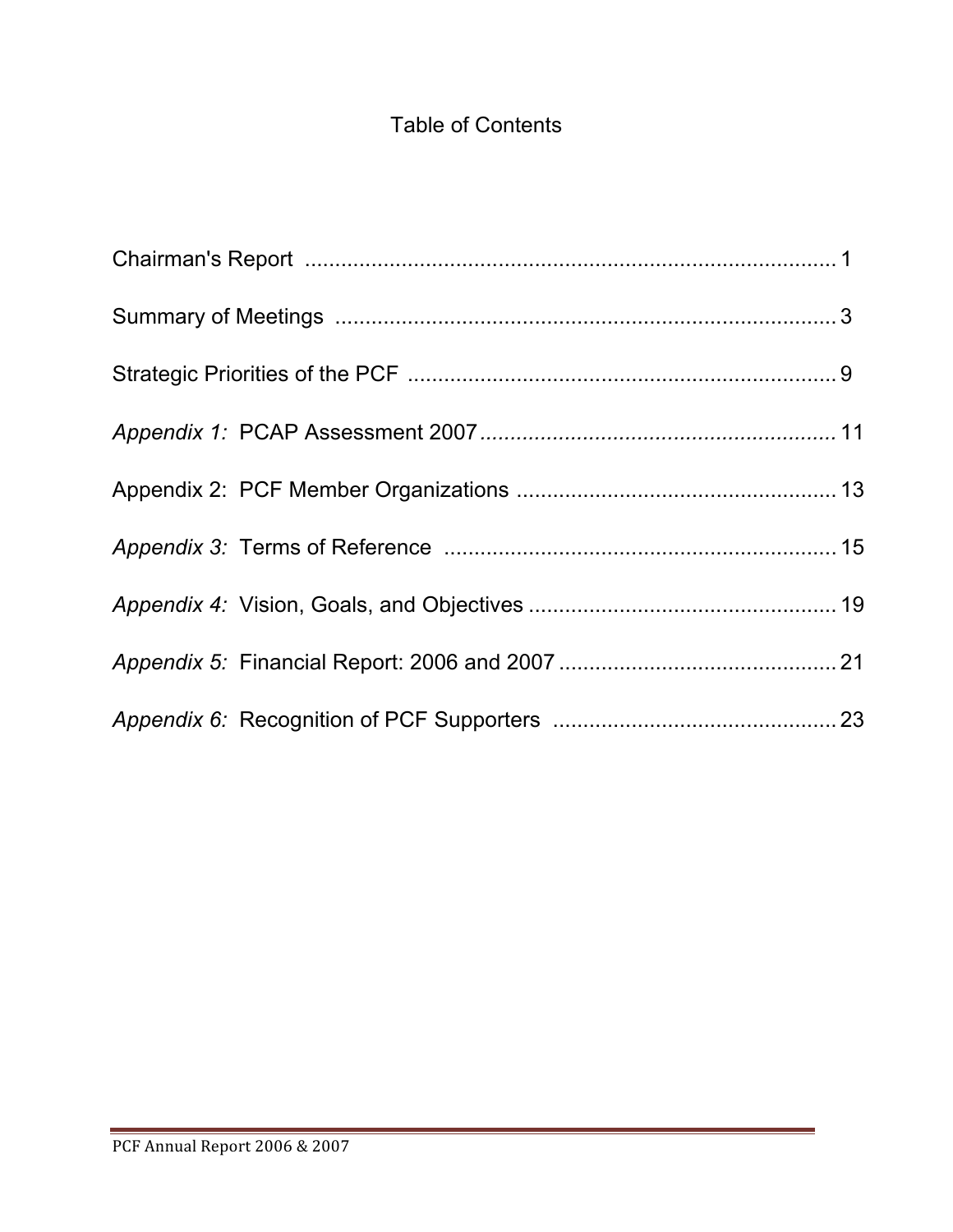### **Chairman's Report 2006**

The year 2006 has been a year of preparation for change. I am very proud of the accomplishments of the Prairie Conservation Forum (PCF) and its members and pleased to have the opportunity to report on the highlights as I recall them as Chair.

First, we put into place the 2006 to 2010 edition of the Prairie Conservation Action Plan (PCAP). Thanks to the work of Cliff Wallis and his committee for drafting and redrafting the PCAP and reaching agreement amongst our nearly 50 member organizations to support the plan.

Some very important direction from the plan is being acted on. First, we have developed a Terms of Reference for a project on Ecological Goods and Services. The committee has worked hard to understand a complex and evolving subject and to develop a means to look at a landscape-based approach and study the values associated. Special thanks to Mark Wonneck for his work in developing our terms of reference and redrafting them until we achieved support around the table and at the annual meeting held January  $12<sup>th</sup>$  2007 in Okotoks.

Another initiative that warrants mention was the concept of a coordinator position to help achieve the objectives of the PCF and implement the PCAP. Thanks go to Olaf Jensen and Richard Quinlan for their leadership and dedication to this project. To date we have received the support of government and environmental group members. I think we are on the right path when support comes to us from so many different member organizations.

Finally, the idea of becoming a registered society under the Societies Act has been discussed at various times in the history of the PCF. In 2006, Dug Major took the idea to heart and, on behalf of the PCF drafted bylaws that will allow us to become registered.

All of the examples I have listed so far are examples of outstanding volunteerism. I think this is what makes the PCF a special organization. Prairie Conservation Forum is made up of organizations and individuals who are truly dedicated to prairie conservation and who are unselfish in their dedication to the forum and its projects. You have made my 2 year term as chair both rewarding and memorable.

I would be remiss if I did not mention the contribution of our Secretary Cheryl Dash and that of Louella Cronkhite who assisted in so many ways. As well, during 2006 we recognized Ian Dyson for his years as secretary of PCF 1989-2006. Thanks for the dedication and years of nurturing the PCF Ian!

Brian Laing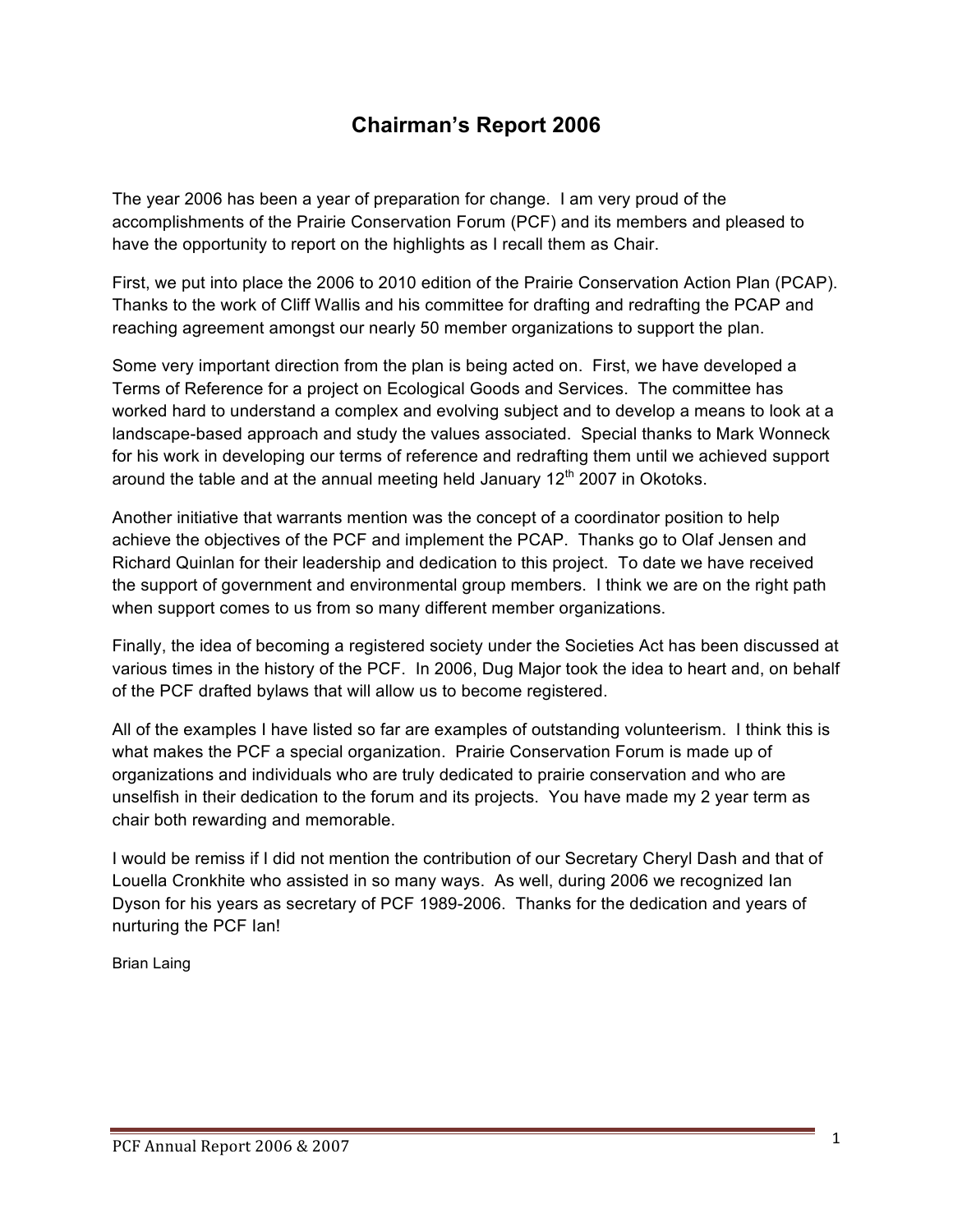### **Chairman's Report 2007**

I would like to thank the members of PCF for allowing me to be chair and lead the PCF through 2007. It was good year and a year where preparation and hard work from the membership allowed some necessary changes to occur.

There were two major changes that took place this year, the first change occurred when we gained our official registered Society Status on June 18. Special thanks to Dug Major for getting the bylaws together enabling the PCF to make the step forward to becoming a registered society.

Becoming a registered Society led to the second change for the PCF, the hiring of the first coordinator, Katheryn Taylor. Through the hiring of a coordinator the PCF now has a single source contact for members as well as the public, ensuring that there will always be a friendly voice when trying to contact the PCF by phone and that there will be a guaranteed response when emails are sent. The primary role of the coordinator is communication and outreach related to increasing the profile of the PCF and PCAP. Having a person dedicated to PCF business will ensure that the PCF moves forward.

Again, we had three good meetings this year, starting with the AGM in Okotoks, then out at Cypress Hills Provincial Park for the summer meeting and an excellent tour leading us through the history and forest and rangeland projects happening within Cypress Hills. The fall meeting took us to Red Deer and there we toured NCC property, Rumsey and the Dry Island Buffalo Jump.

I would like to thank all PCF members for their support and the committee members who made 2007 a year of change that will move the PCF and its members into the future as a leader in prairie conservation.

Vern McNeely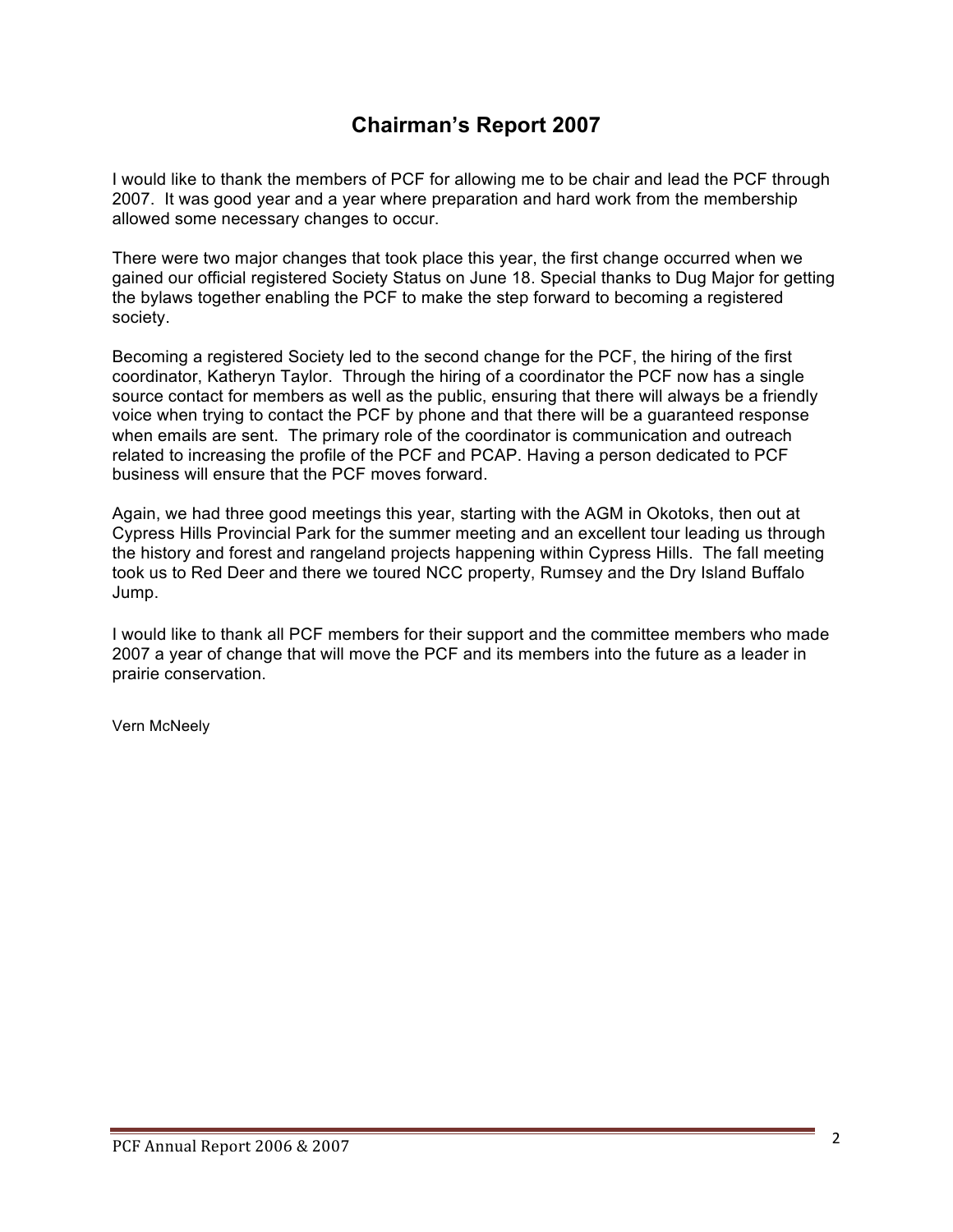### **2006 – 2007 Annual Report Prairie Conservation Forum**

### **Summary of Meetings**

The Prairie Conservation Forum (PCF) typically meets three times each year, holding meetings in the winter, spring, and fall at different venues throughout prairie and parkland Alberta. Each meeting provides an opportunity for members to share information and discuss a wide range of prairie conservation issues. Topical updates are provided on environmental initiatives, planning projects, environmental legislation, member organization activities, emerging issues, and other themes. A field trip is usually held in conjunction with the spring and fall meetings. The PCF's executive committee (formerly known as the steering committee, but now called the Board of Directors) meets in advance of each scheduled Forum meeting to develop a meeting agenda, conduct PCF business, ensure necessary follow-ups from the previous PCF meeting have been completed, and prepare recommendations for consideration by the PCF.

The PCF held six meetings in the two-year period from January 2006 to December 2007. Highlights from these meetings are as follows.

### **Okotoks, January 2006**

The Grasslands Vegetation Inventory (GVI), a reconnaissance level inventory that is classifying and mapping native vegetation in the Grassland Natural Region of Alberta, worked on awareness and support of the inventory. An Engagement Strategy was started to document all contacts and results of those contacts, including types of presentations, results, responsibilities, and identifying areas of need. Over the past year, work involved continued connection with stakeholders, successfully raising the profile of GVI within SRD, and a completed technical specification document. Work planned for the upcoming year included preparing for a training workshop for consultants involved with GVI, working with a consultant to develop a project plan and process map for the GVI program, and integrating Alberta Environment's Wetland Inventory into the GVI model to capture the wetlands in greater detail. Livio Fent and Barry Adams presented a summary of the program and provided examples of practical use. The presentation can be found on the 'members only' page of the PCF website.

The Education Committee planned to review their strategy once the 2006-2010 PCAP was completed to compliment and support the new PCAP.

Olaf Jensen became the new chair of the Prairie Ecological Research Committee (PERC), and planned to move PERC forward with the help of several members of the previous working team. The purpose of PERC is to support research on prairie ecology, set priorities and topics, and identify areas of overlap and partnerships.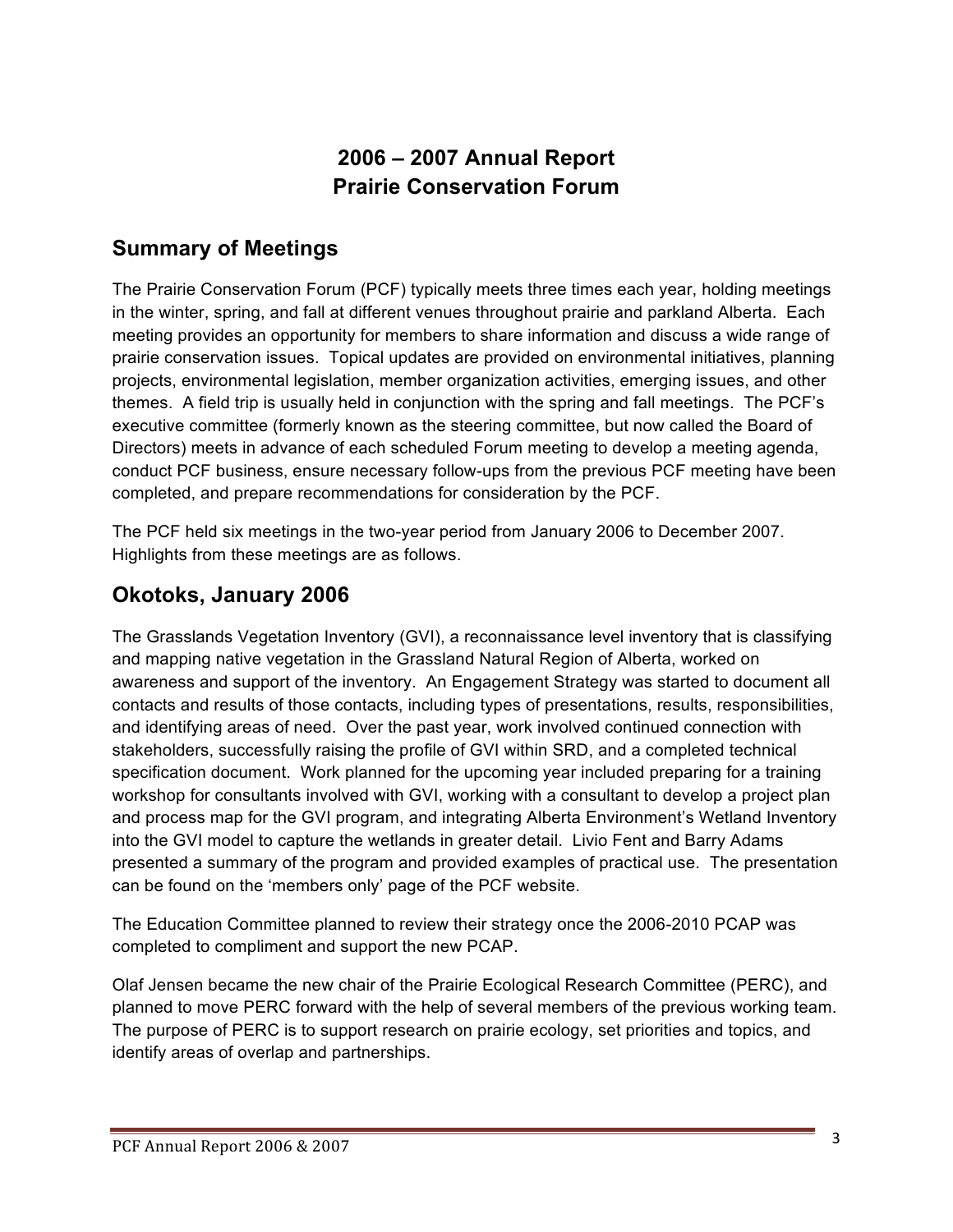The first of the 2006-2010 PCAPs were forecast to be distributed at the end of March, 2006. It can also be accessed through the website at this time.

Kent Lien presented an introduction to the National Energy Board and its Environmental Mandate. This presentation (called NEB 101) can be accessed on the 'members only' page of the PCF website.

Elections for the PCF Chair position for 2006 were held. Brian Laing (Alberta Sustainable Resource Development) was elected as the new chair for the 2006 PCF.

### **Milk River, June 2006**

Copies of the 2006-2010 PCAP were distributed and it was posted on the PCF website for download. The Steering Committee was set to develop a distribution strategy that included all libraries, all MLAs, MPs and other politicians in the region, rural municipalities, the PCF membership, Saskatchewan and Manitoba PCAPs, and watershed councils.

At the last PCF meeting, it was agreed to draft a letter addressing concerns about coal bed methane development in the Rumsey Natural Area. The content was neutrally written to respect the PCF terms of reference statement that 'correspondence of the PCF will be factual and non-advocacy in nature'. The letter was tabled until such time that the action would have the desired effect.

The Grassland Vegetation Inventory (GVI) moved forward with a request for proposals sent out to do the first 25 townships in the SE corner of the province and the Milk River Ridge. Another 75 townships were slated to be started in October. These 100 townships represent the start of the program. The GVI is working closely with the Alberta Vegetation Inventory (AVI – which just maps vegetation) to ensure seamlessness. Colour infrared was chosen for the aerial photography because it defines areas of wetlands and is the best way to measure the amount of moisture inherent in the landscape.

The education committee circulated their work plan for 2006-2010, based on the current PCAP. A PCF 2006 PowerPoint presentation was finalized and shown to the members. It is available on the PCF website for people to use when doing presentations.

Olaf Jensen and Richard Quinlan did a PowerPoint presentation for the Forum on hiring a Coordinator (the presentation can be found on the PCF website). There was support to hire a coordinator and a committee was formed to secure long-term funding for the position.

Brian Laing talked about an Ecological Goods and Services (EG&S) project that focuses on Goals 1.1.3 and 1.3.4 of the 2006-2010 PCAP. The SRD project description is to implement those goals and to quantify the value of EG&S using the Milk River Ridge as a study area. This would be linked to a regional level through a joint workshop (Southern Alberta Sustainability Strategy), and at the level of the grasslands as a whole, a pilot project would be conducted on landscape and land-use types.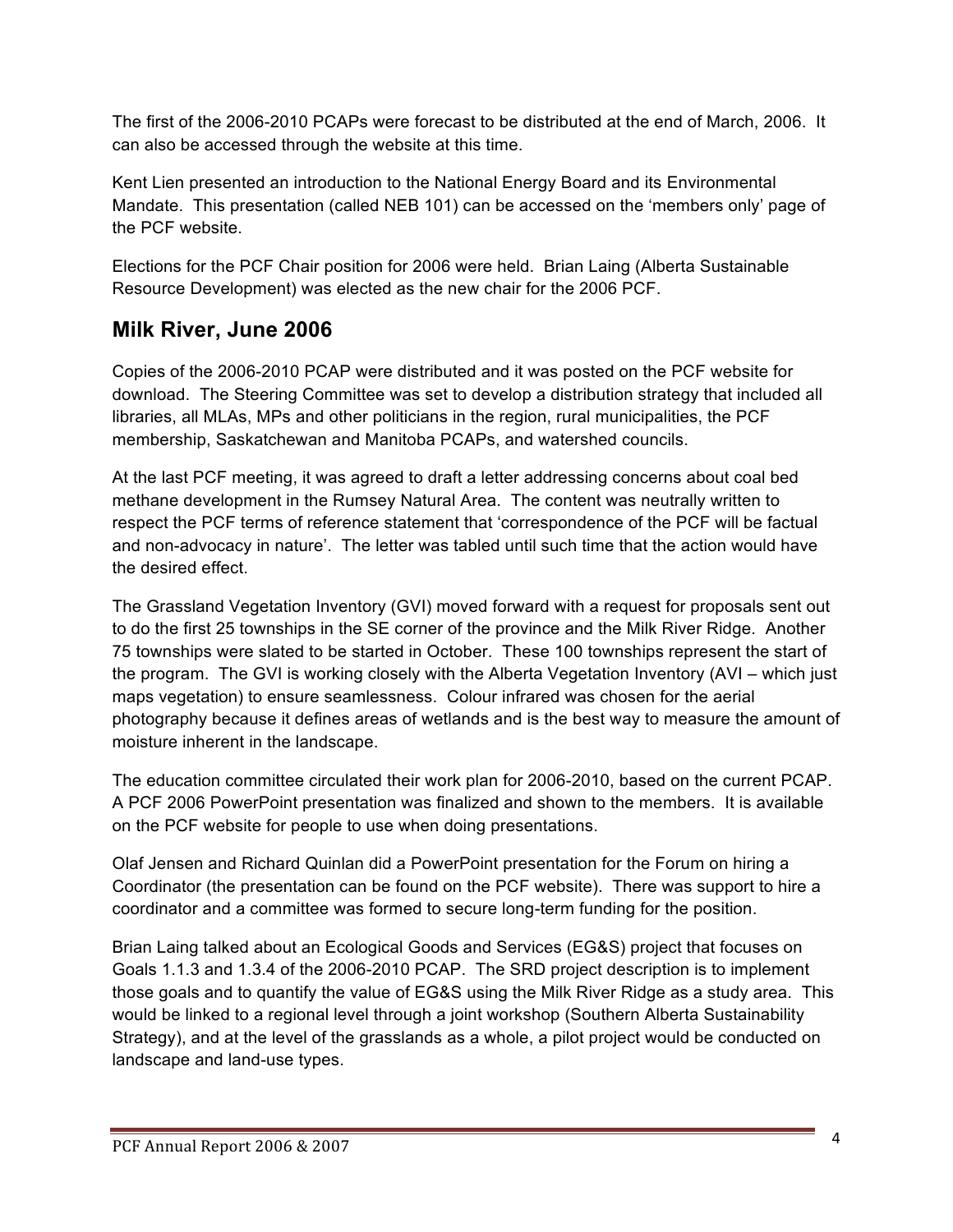Mark Wonneck gave a presentation on the Prairie Farm Rehabilitation Administration (PFRA), which can be found on the 'members only' page of the PCF website.

Tom Gilchrist gave a presentation about the Milk River Watershed Council Canada and spoke about work he has done to develop some guidelines for oil and gas on public leased lands. Tom's list of terms and conditions on surface lease arrangements for seismic, drilling and pipelines can be found on the 'members only' page of the PCF website.

Richard Quinlan gave a PowerPoint presentation on the MULTISAR program – helping landowners benefit from Species at Risk. It can be found on the 'members only' page of the PCF website.

The tour went the second day of the meeting and included a raft trip with Ken Brown, Milk River Rafting Company, on the Milk River. The final destination was Writing-On-Stone Provincial Park, with a tour of the new interpretive centre provided by Bonnie Moffet (Alberta Parks).

### Drumheller, September 2006

The Grassland Vegetation Inventory (GVI) surveyed 18 townships and air photography was flown for most of southern Alberta, south of Calgary. In October, an RFP will be put out for 90 more townships, centered over the Milk River Ridge, County of Vulcan, and possibly 7 or 8 in and around the Porcupine Hills.

The Education Committee expressed interest in updating the PCF website. Louella Cronkhite will be presenting at the teachers conference in Lethbridge in February 2007 on the grasslands education kit for grades 7-9.

Olaf Jensen and Richard Quinlan distributed two sets of letters asking for funding for the PCF Coordinator Position. The first set would go to six provincial and federal departments requesting long-term funding, and the second set would go out to PCF members requesting any amount they would be willing to contribute. The business case was also circulated, with a proposed budget and suggestions for funding sources (this can be viewed on the 'members only' page of the PCF website).

The motion was moved to apply for society status and have material (bylaws) ready for the January meeting.

The Ecological Goods and Services (EG&S) committee had a couple of meetings and would like to draft a terms of reference by November. They would like the pilot project to act as a template that could be carried out elsewhere in Alberta, but the site has not been confirmed yet.

The tour went the second day of the meeting and included a stop at Hand Hills Ecological Reserve, with discussions on the GVI, aspen encroachment, grazing management, biodiversity, and the Hand Hills Management Plan. Livio Fent, Barry Adams, Lorne Cole, Dug Major, and Cam Lockerbie led the discussions. The second stop of the tour was Little Fish Lake, with a presentation by Cam Lockerbie on Little Fish Lake Management and Research.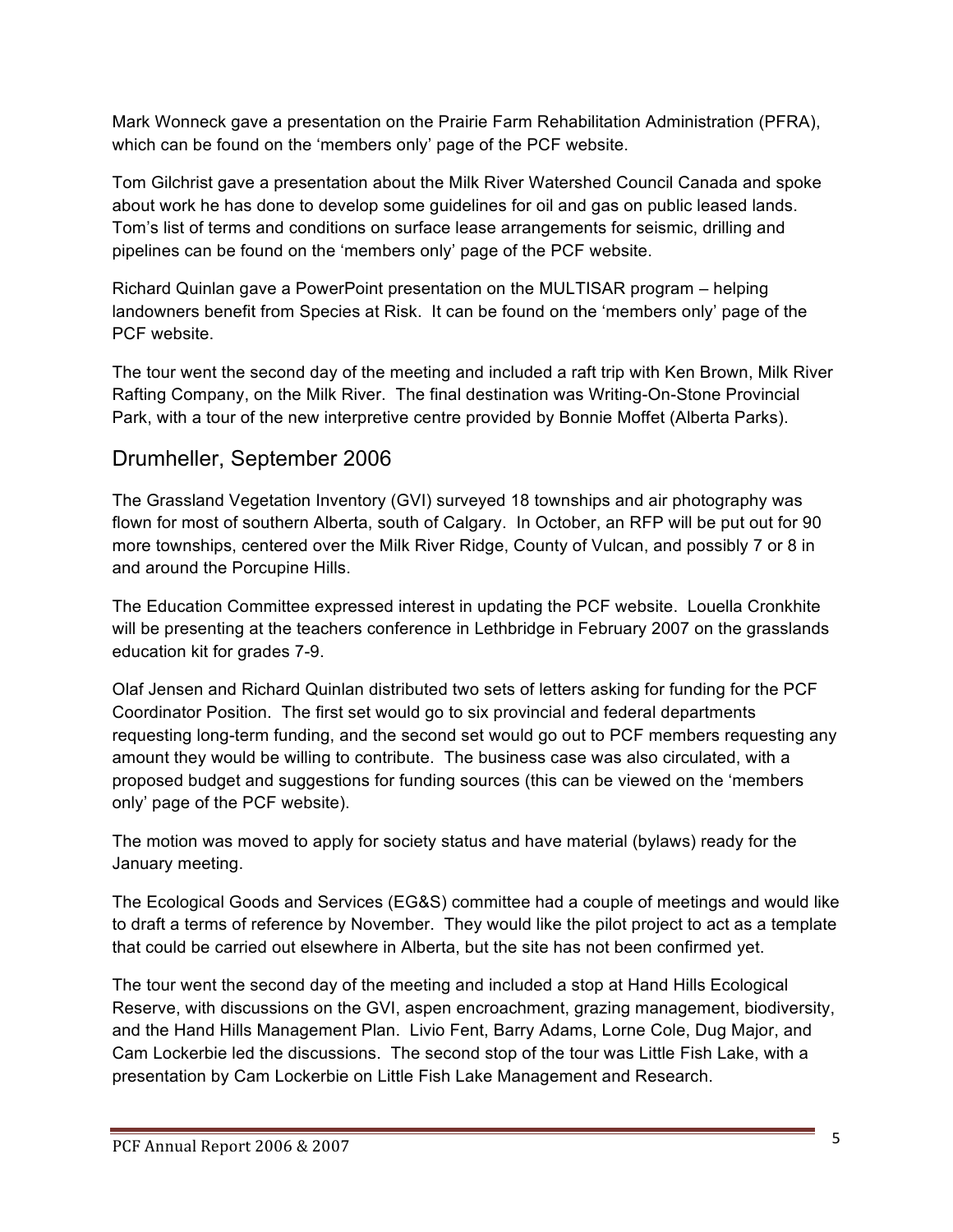### Okotoks, January 2007

The Grassland Vegetation Inventory has four contractors working on 107 townships, with four major areas currently being studied: the southeast corner around the Wild Horse where the Milk River enters the U.S.A.; 36 townships in the Milk River Ridge; 40 townships in the county of Lethbridge; and the Porcupine Hills. The aerial photography is using digital photography to provide stereo colour infrared (this has delayed the project by about 4 months). The hydro layer is currently a priority to be redone, as superimposing the new information over the old hydro layer (25 years old) doesn't work. This is being redone for the south-eastern area (134 townships) because that is where the inventory will be conducted next year. Most of the funding for the inventory is coming from the Land Use Framework Initiative, and there is secure funding for two more years.

The Education Committee has reviewed the PCF website and is looking for good grassland landscape photos for the site. They also reviewed the education work plan and are considering a workshop to develop a targeted, strategic education plan based on the broader work plan. The proposal to present the grasslands education kit (Alberta Grasslands: A World at your Feet) at the Southwest Alberta Teachers' Convention Association in Lethbridge was accepted. Louella Cronkhite and Waneeta Fisher will be presenting a PowerPoint presentation that is being developed for this purpose. The committee encourages the membership to use the general PCF PowerPoint presentation when possible. It is on the members only page of the PCF website.

Olaf Jensen proposed to close down PERC (Prairie Ecology Research Committee) because the material posted on the website hasn't been used very much. The bibliographic references would be moved to another site more accessible to the public. The Steering Committee will deal with this issue at their next meeting.

Letters were sent out to all members of the PCF and to larger government departments requesting funding to hire a coordinator. Alberta Environment, Alberta Sustainable Resource Development and Parks Canada are all going to contribute funds. The Steering Committee will develop a job description and general guidelines for the coordinator. A term position is suggested, and a recruitment and hiring process needs to be established.

Mark Wonneck went through a PowerPoint presentation on the purpose, project objectives, deliverables, etc. of ecological goods and services (EG&S). The presentation can be found on the members page of the PCF website. It outlines the relationships of the project to PCF goals, with the purpose being to increase understanding of ecosystem goods and services and their value among local landowners and resource/land-use decision-makers. The presentation also outlines the deliverables and estimated project costs.

An interim board of directors was elected because the by-laws were not passed at an AGM, and the PCF is not yet an official society. Interim board members for 2007 are: Vern McNeely (chair), Cliff Wallis (vice-chair), Olaf Jensen, Tom Livingston, Rob Hugill, Richard Ehlert, Harvey Gardner, Ian Dyson, Linda Cerney, Tara Worobetz, Mark Wonneck, and Brian Laing.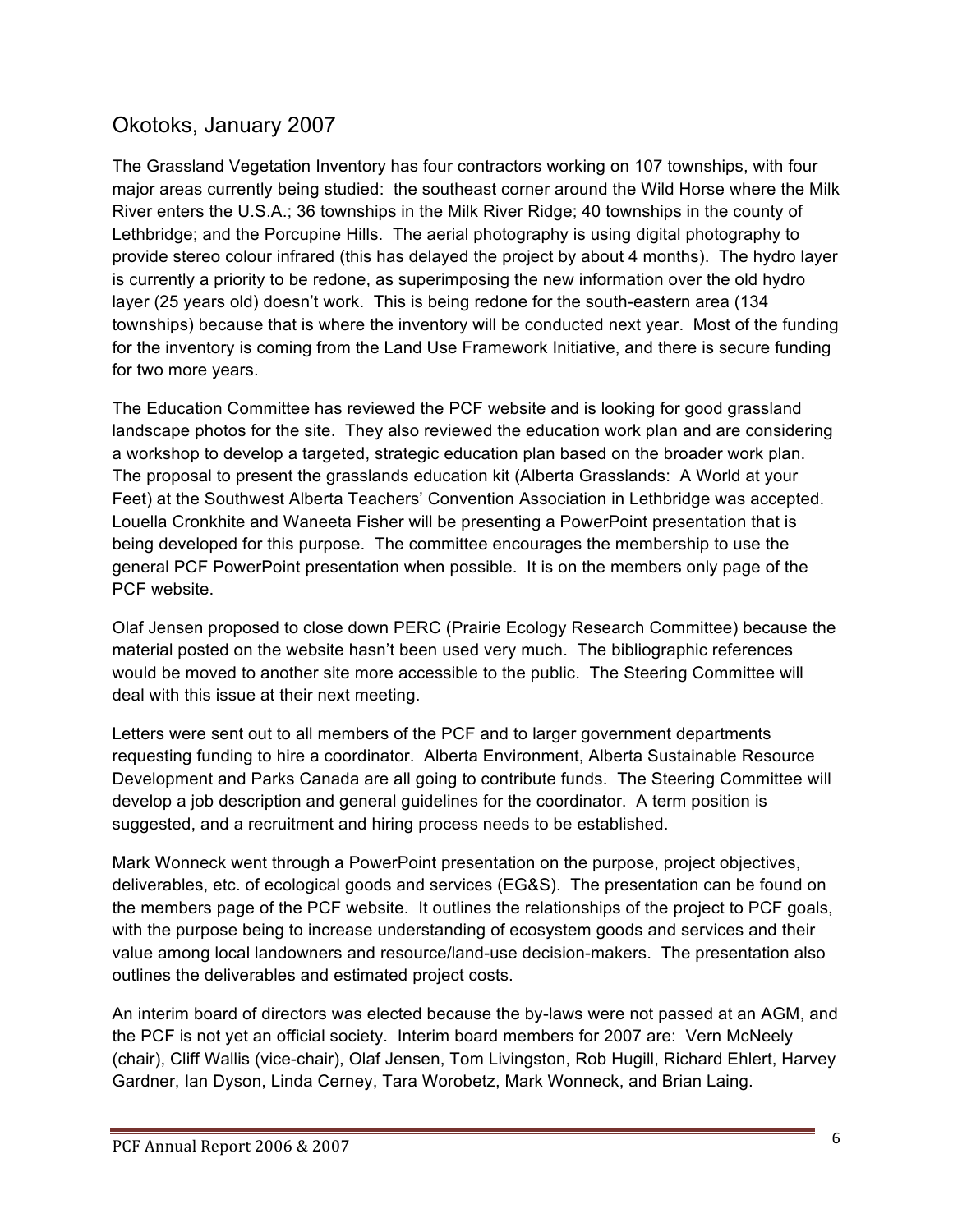Dug Major led members through a discussion of the draft bylaws. The bylaws can be found on the members page of the PCF website under PCF Society Status. Application to the Societies Act will occur unless there is significant change to the by-laws.

### Cypress Hills Inter-Provincial Park – June 2007

The Steering Committee reports that the final approval of bylaws has been made for PCF society status and that they anticipate acceptance of the by-laws in July. A coordinator (Katheryn Taylor) has now been hired and has been given an outline of priorities for work. The current contract runs until December 31<sup>st</sup>, 2007.

The Grassland Vegetation Inventory (GVI) completed 107 townships this past year and 320 townships were completed for the hydro project. There are plans to spread the inventory further north this year and to complete 200 townships. They are also working on a process to maintain the GVI. For more details, see the members only page of the website.

Katheryn Taylor (coordinator) will be the chair of the education committee. This past year, the education committee presented the grassland education kit at the Southwest Alberta Teachers Convention in Lethbridge, made up a new display board that is tied in with the most recent PCAP, and made up a couple of posters that summarize the most recent research projects of the PCF. The presentation used at the Teachers Convention can be found on the members only page of the PCF website. The display board is currently housed at the Provincial Building in Lethbridge (Alberta Environment) and is available for members if they want to take it to meetings/conferences etc.

The Ecological Goods and Services (EG&S) committee is working on a one-page outreach document to bring members up to speed on EG&S. The Phase 2 SAL (Southern Alberta Landscapes) EG&S report for Southern Alberta was completed and is called 'Conceptual Linkages and Initial Assessment'.

Linda Cerney gave a PowerPoint presentation about the Lethbridge Naturalists and work that they have been involved with. Aaron Domes, a visitor services specialist from Cypress Hills, gave a presentation about Cypress Hills, including some of their preservation and conservation projects, as well as the 'dark-sky' project that they are involved with (Cypress Hills is considered a dark-sky preserve because there is very little light pollution in the area).

Karin Smith-Fargey, from the Prairie Learning Centre (PLC) in Saskatchewan, gave a PowerPoint presentation about the PLC. The presentation can be found on the members page of the PCF website. The PLC is interested in educating students about the grasslands at the high school level and want to give them hands-on learning in the outdoors. The course they have developed for the curriculum blends phys-ed, arts, social science, and the range of applied and pure sciences.

The tour went the second day of the meeting, where PCF members got to partake in some of the activities held in the park in regards to their 'History in the Hills' event. The afternoon tour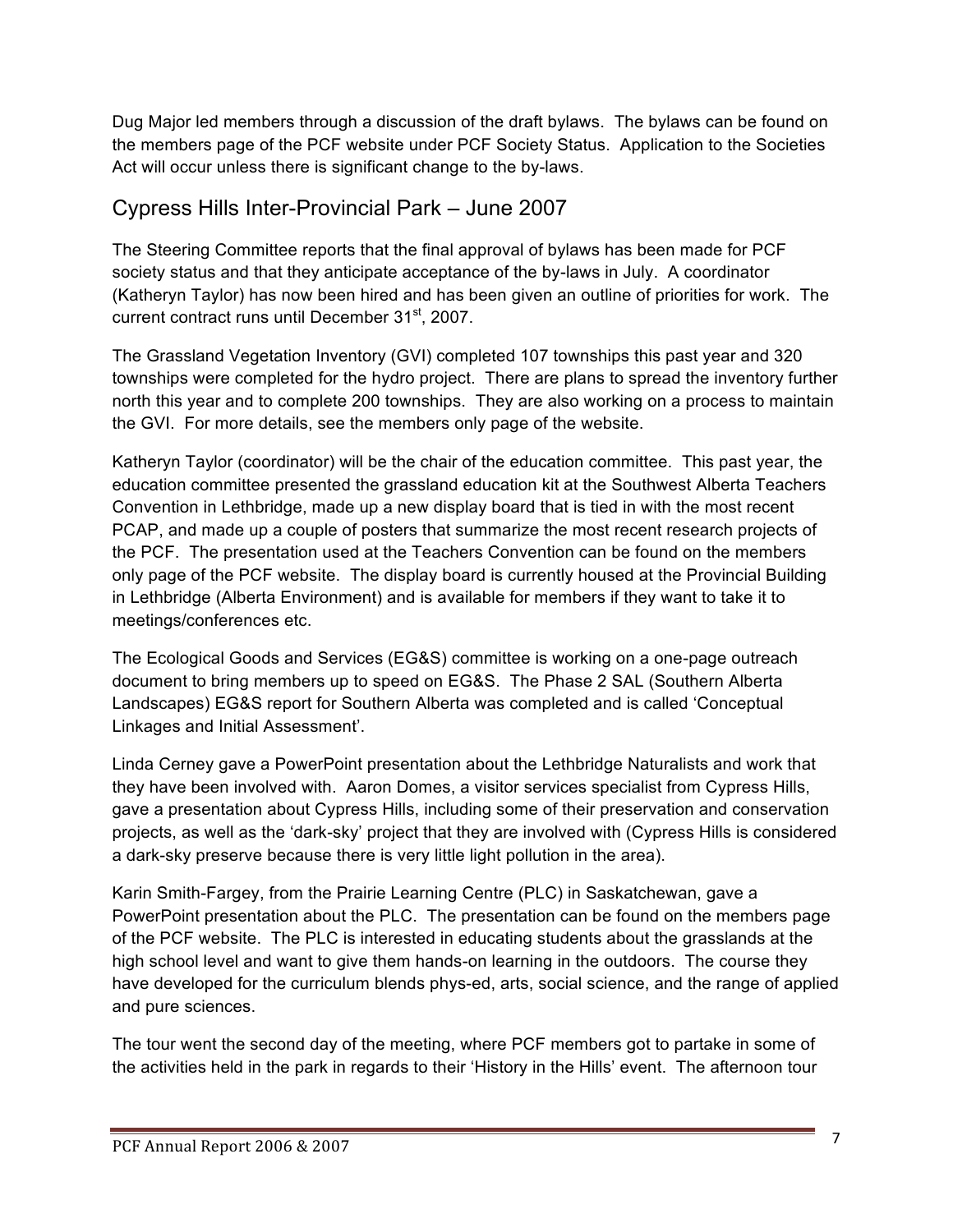was conducted by Les Weekes, who took us to some sites involved in research projects on forest and range management.

### Red Deer – September 2007

The Grassland Vegetation Inventory (GVI) is in progress over CFB Suffield and the planning process has started for 2008/2009. Over the next three years, the project will be three-quarters completed, and the contractor has put a second aircraft on the job to make the work go faster.

The Education Committee will be holding workshops on the grassland education kit at the University of Lethbridge to education students, as well as at the Teachers Convention in Medicine Hat in February. The committee will be meeting on Oct. 4 to discuss the possibility of doing distant learning broadcasts and partnering with Inside Education to offer a course to teachers about the prairies. Katheryn and Neil are working on upgrading the PCF website.

The Ecological Goods and Services Committee want to take Alberta Environment's methods (SAL model that identifies what ecological goods and services there are on Alberta's landscape) and apply them to a local landscape level. The committee will be putting together an RFP to hire a consultant to design an on-the-ground study with proper public consultation. The project will likely look at a native range site to see what services it offers, but it would also be good to look at land that has been changed from its native state (eg. agricultural). The committee is also developing a fact sheet about ecological goods and services.

The Federation of Alberta Naturalists (FAN) gave the PCF an overview of their organization and some of the projects that they are working on. These include publishing books, with the new Atlas of Breeding Birds of Alberta just off the press. Information about their projects, such as 'Living by Water', 'Important Bird Areas', 'Prairie nest records scheme' and their natural history database can be found on their website at www.fanweb.ca.

We had two guest speakers at this meeting. Beverly Anderson gave the PCF a PowerPoint presentation (that can be found on the members page of the website) on the Red Deer River Watershed Alliance, and Todd Nivens from the Kerry Wood Nature Centre in Red Deer gave a talk about the causes and consequences of global warming and explained how the Nature Centre is doing its part to reduce its ecological footprint. His presentation can be found on the members page of the PCF website.

The tour was on the second day of the meeting, with stops at a Nature Conservancy of Canada site led by Juanna Thompson, a tour of Rumsey led by Felix Gebbink (Public Lands), and a tour of Dry Island Buffalo Jump, led by Terry Krause and Cam Lockerbie (Alberta Parks).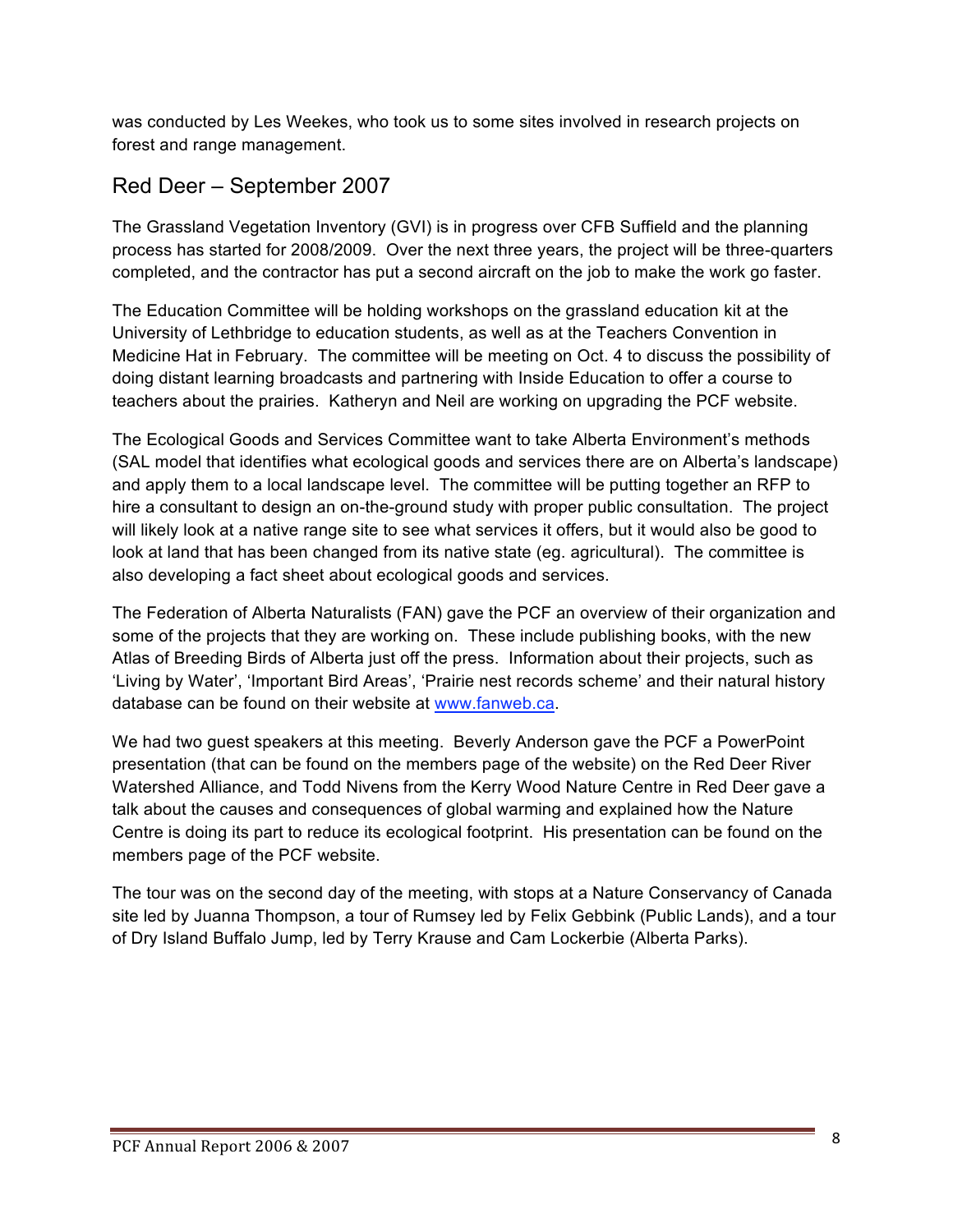### **Strategic Priorities of the PCF**

### PCF Work Groups 2006 – 2007

#### **Prairie Conservation Action Plan 2006 – 2010**

The 2006-2010 PCAP was completed and distributed to members, all libraries, all MLAs, MPs and other politicians in the region, rural municipalities, the PCF membership, Saskatchewan and Manitoba PCAPs, and watershed councils. It was also posted on the PCF website for download.

#### **PCF Education Committee**

The Education Committee circulated their work plan based on the 2006-2010 PCAP. A general PCF PowerPoint presentation was finalized and shown to members. This presentation was developed to promote the PCF and members are encouraged to use it. A new display board was also developed and focuses on the 2006-2010 PCAP. It is available to members when attending conferences/meetings/tradeshows/etc. It is currently housed at the Provincial Building in Lethbridge.

Presentations of the Grasslands Education Kit were conducted at the Southwest Alberta Teacher's Convention Association in Lethbridge in February, and at the University of Lethbridge to education students in November, 2007.

A new focus was decided upon by the committee in the fall of 2007. Some future actions will be to develop distance-learning broadcasts, try to get prairie topics into the school curriculum, and partner with an environmental education group (possibly Inside Education) to teach prairie topics to teachers.

#### **Grassland Vegetation Inventory**

GVI continued to progress throughout 2006/07, with funding in place to start the project. 107 townships were completed for the GVI, 320 townships were completed for the hydro project, and 645 air photo townships were completed in 2006/07. Plans are in place to expand the GVI further north and to complete 200 more townships in 2008. Currently, a process to maintain the GVI is being sought.

The GVI team is working towards developing a version of the GVI for public use, which will be able to be accessed via the internet.

#### **Prairie Ecology Research Committee (PERC)**

PERC was officially disbanded because the material posted on the website was not being used very much. The bibliographic references were to be moved to another site more accessible to the public.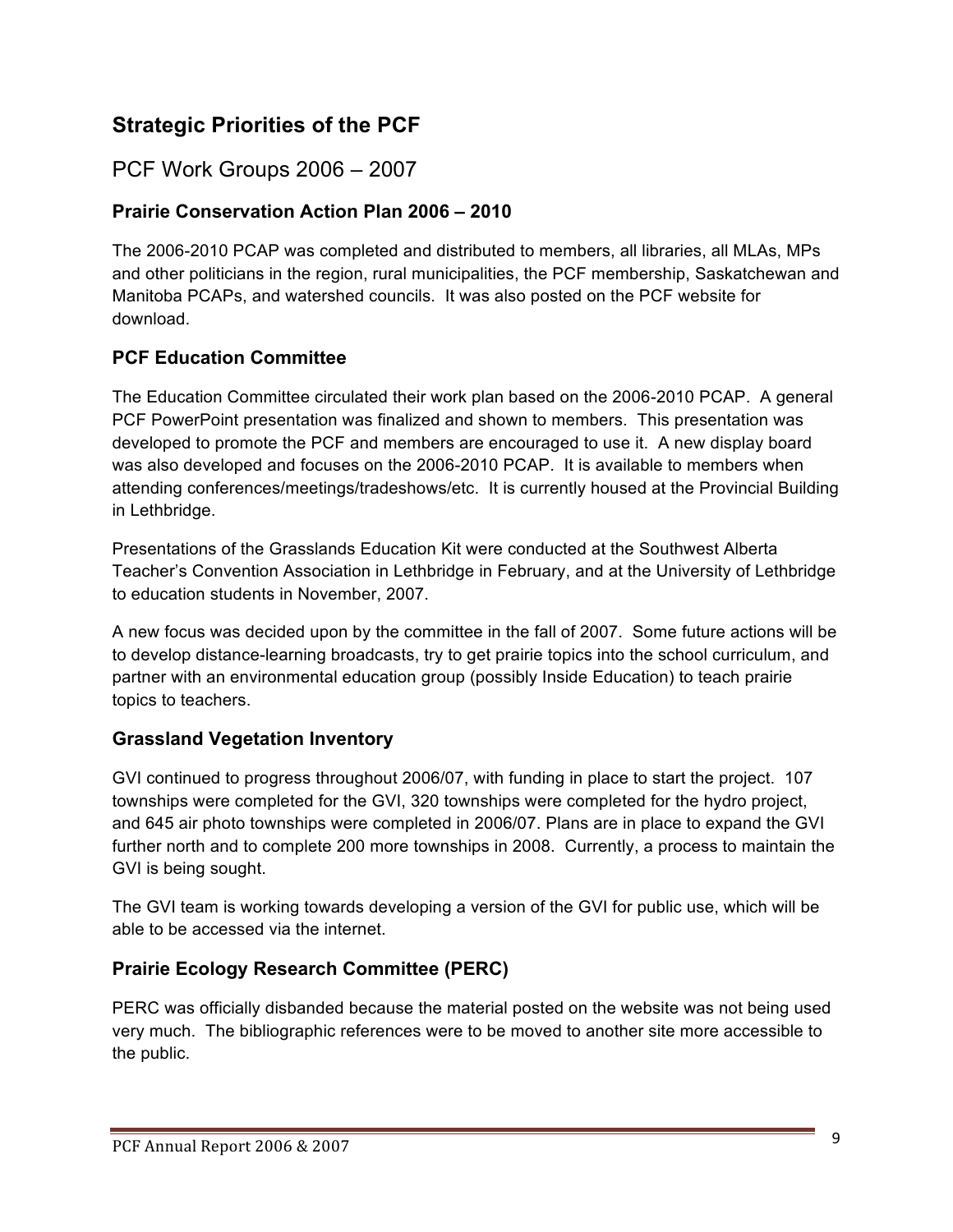### **Ecological Goods and Services Committee (EG&S)**

An EG&S committee was started up to focus on Goals 1.1.3 and 1.3.4 of the 2006-2010 PCAP. Terms of Reference were developed by the committee, and plans were made to conduct a pilot project. The committee plans to quantify the ecological goods and services found on a local landscape level using the Southern Alberta Landscapes (SAL) model (that details the ecological goods and services available in Alberta) and an Australian EG&S model. An RFP was developed and a contractor hired to conduct a pilot project that will establish the desired outcomes of a small-scale EG&S project, including such actions as finding an appropriate site to conduct the study and a proper public consultation process.

Draft versions of an outreach document have been completed, the purpose of which is to educate members about EG&S.

# **Other Activities**

### **Coordinator**

A coordinator was hired and was able to work on specific projects of the PCF, such as the production of a Policies and Procedures Manual, upgrades to the PCF website, a PCAP assessment (to see how the PCAP goals are moving forward), actively recruiting new members, a new brochure, and a new display for use at tradeshows. The coordinator also took over many administrative duties, such as arranging and organizing meetings, attending all PCF committee and general meetings, chairing the education committee, providing news and updates to members, and being the contact person for members and the public alike.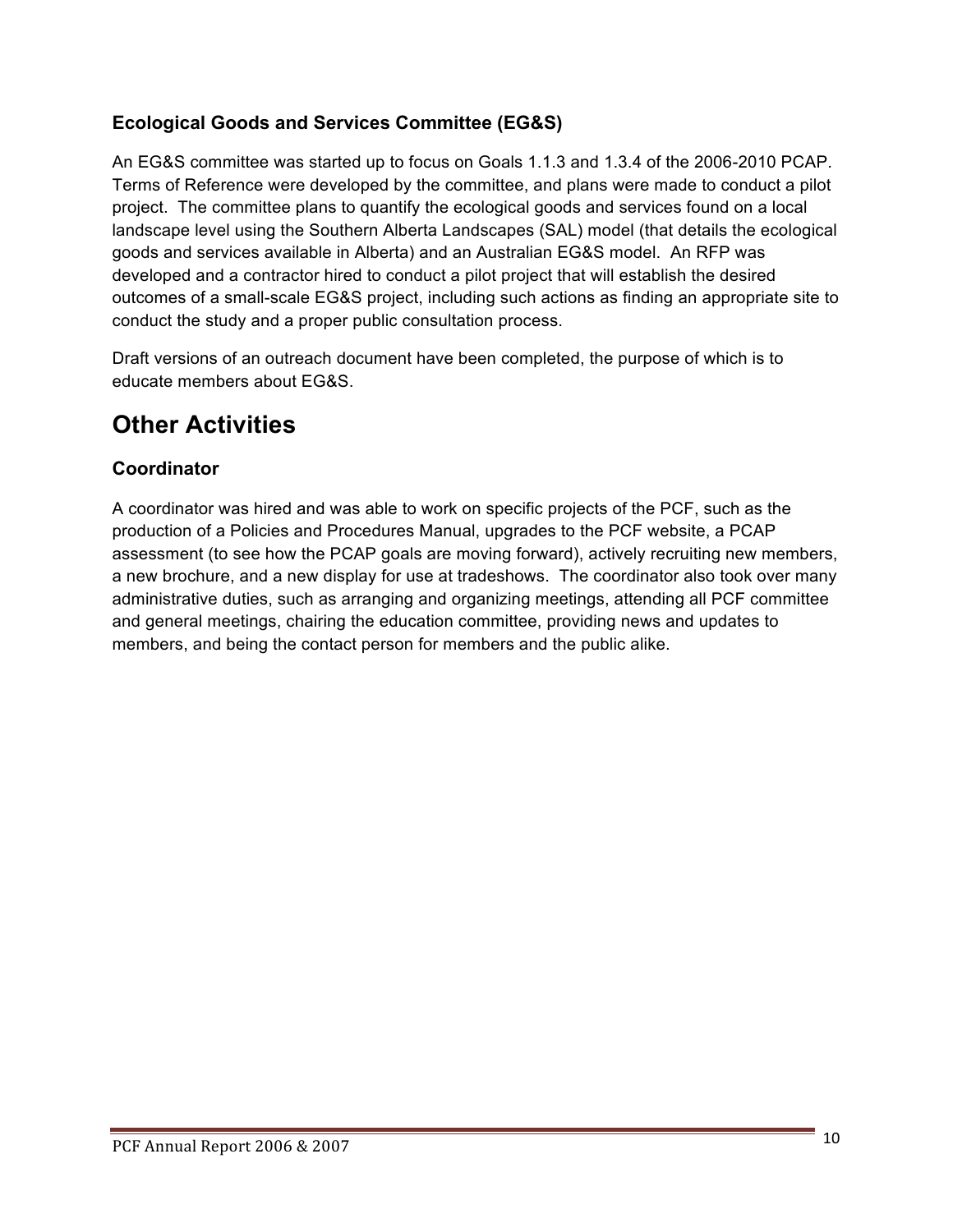# **Appendix 1: PCAP Assessment 2007** –

| PRAIRIE CONSERVATION ACTION PLAN ASSESSMENT<br>2007        |                                                                                                                                                                                                                              |                          |                                                                                                |
|------------------------------------------------------------|------------------------------------------------------------------------------------------------------------------------------------------------------------------------------------------------------------------------------|--------------------------|------------------------------------------------------------------------------------------------|
| Goal                                                       | <b>Objective</b>                                                                                                                                                                                                             | <b>Action</b>            | <b>Organization Working on Action</b>                                                          |
| Goal 1: Research                                           | Objective 1.1: Describe<br>Alberta's native prairie and<br>parkland landscapes by<br>promoting, conducting,<br>compiling and analyzing<br>relevant research.                                                                 | 1.1.1                    | SRD, DUC, AENV                                                                                 |
|                                                            |                                                                                                                                                                                                                              | 1.1.2                    |                                                                                                |
|                                                            |                                                                                                                                                                                                                              | 1.1.3                    | SRD, Alberta Parks, DUC, MULTISAR, CWS, PCF,<br><b>AENV</b>                                    |
|                                                            |                                                                                                                                                                                                                              | 1.1.4                    | MULTISAR, ACA, NCC, City of Calgary, Cows and<br>Fish, DND                                     |
|                                                            | Objective 1.2: Build<br>sustainable data systems to<br>ensure the maintenance,<br>availability and analysis of<br>research data.                                                                                             |                          | DUC, AENV, Alberta Parks, ACA, CWS, OGC, OWC,                                                  |
|                                                            |                                                                                                                                                                                                                              | 1.2.1<br>1.2.2           | <b>PCA</b><br>DUC, ACA, DND, AENV, PCA                                                         |
|                                                            |                                                                                                                                                                                                                              | 1.2.3                    | SRD, Alberta Parks, ACA, CWS, OGC, PCA                                                         |
|                                                            |                                                                                                                                                                                                                              | 1.2.4                    | <b>CWS</b>                                                                                     |
|                                                            |                                                                                                                                                                                                                              | 1.2.5                    | Alberta Parks, NRCB, PCF, OGC, OWC, ANPC, AENV,<br><b>PCA</b>                                  |
|                                                            | Objective 1.3: Establish a<br>research program on prairie                                                                                                                                                                    | 1.3.1                    | ACA, Universities of Alberta, Lethbridge, and Calgary                                          |
| ecology at a post-<br>secondary institution in<br>Alberta. |                                                                                                                                                                                                                              | 1.3.2                    | Alberta Parks, ACA, OGC, AENV, PCA                                                             |
|                                                            |                                                                                                                                                                                                                              | 1.3.3                    | Alberta Parks, PCA                                                                             |
|                                                            |                                                                                                                                                                                                                              | 1.3.4                    | Alberta Parks, SRD, PCF, MULTISAR, AENV                                                        |
|                                                            | 1.3.5                                                                                                                                                                                                                        | Alberta Parks, CWS, AENV |                                                                                                |
| Goal 2:<br>Stewardship                                     | Objective 2.1: Develop and<br>implement policies and<br>programs and advise on<br>laws and regulations that<br>encourages the<br>conservation and<br>restoration of Alberta's<br>native prairies and<br>parklands.           | 2.1.1                    | CWS, FAN, ANPC                                                                                 |
|                                                            |                                                                                                                                                                                                                              | 2.1.2                    | Alberta Parks, MULTISAR, NCC, DND, AENV                                                        |
|                                                            |                                                                                                                                                                                                                              | 2.1.3                    | Fish and Wildlife                                                                              |
|                                                            |                                                                                                                                                                                                                              | 2.1.4                    | EUB, Energy, SRD                                                                               |
|                                                            |                                                                                                                                                                                                                              | 2.1.5                    | SRD, PCF                                                                                       |
|                                                            |                                                                                                                                                                                                                              | 2.1.6                    | <b>SRD</b>                                                                                     |
|                                                            | Objective 2.2: Support land<br>use management practices<br>and protective mechanisms<br>that sustain diverse<br>ecosystems and restore<br>species at risk populations<br>across the whole prairie<br>and parkland landscape. | 2.2.1                    | SRD, Alberta Parks, DUC, MULTISAR, ACA, NCC,<br>Cows and Fish, OGC, DND, AENV                  |
|                                                            |                                                                                                                                                                                                                              | 2.2.2                    | (Alberta Parks, MULTISAR, ACA, NCC, Cows and Fish,<br>OGC, ANPC) PCF, OWC, PCA                 |
|                                                            |                                                                                                                                                                                                                              | 2.2.3                    | SRD, Alberta Parks, DUC, MULTISAR, ACA, City of<br>Calgary, Cows and Fish, OGC, DND, AENV, PCA |
|                                                            |                                                                                                                                                                                                                              | 2.2.4                    | Alberta Parks, Fish and Wildlife, ACA, CWS, OGC, PCA                                           |
|                                                            |                                                                                                                                                                                                                              | 2.2.5                    | MULTISAR, ACA, NRCB, AENV                                                                      |
|                                                            |                                                                                                                                                                                                                              | 2.2.6                    | <b>PCF</b>                                                                                     |
|                                                            |                                                                                                                                                                                                                              | 2.2.7                    | Alberta Parks, PCA                                                                             |
|                                                            | Objective 2.3: Protect<br>significant, representative,<br>and sensitive prairie and<br>parkland ecosystems.                                                                                                                  | 2.3.1                    | Alberta Parks, SRD, DUC, NCC, City of Calgary, OGC,<br>DND, City of Lethbridge, AENV, PCA      |
|                                                            |                                                                                                                                                                                                                              | 2.3.2                    | Alberta Parks, DND, PCA                                                                        |
|                                                            |                                                                                                                                                                                                                              | 2.3.3                    | CWS, Alberta Parks                                                                             |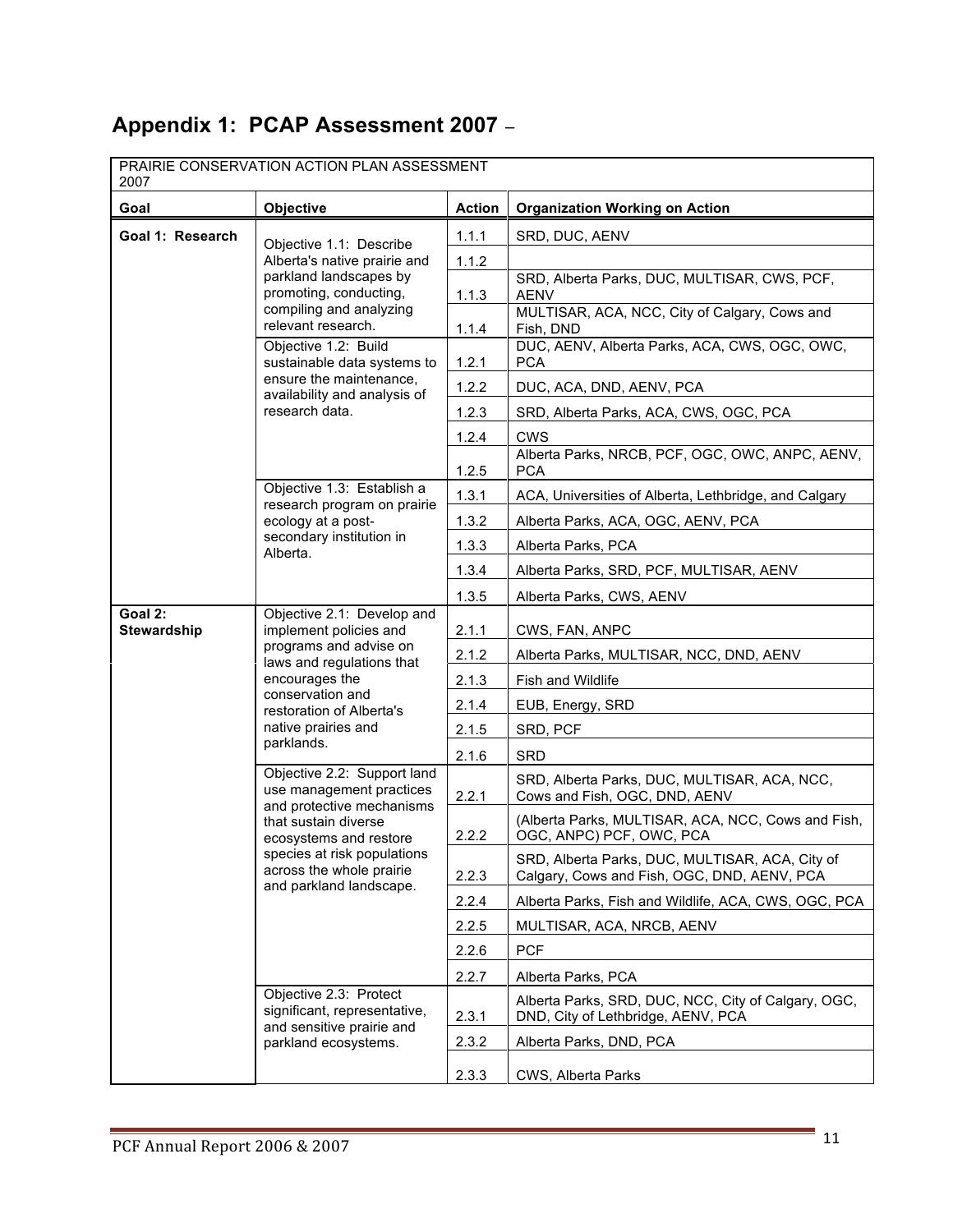|                          | Objective 2.4: Restore<br>degraded prairie<br>ecosystems.                                                                                                                 | 2.4.1 | Alberta Parks, DUC, MULTISAR, ACA, NCC, Cows and<br>Fish, CCA, OGC, DND, AENV, PCA                                                                                  |
|--------------------------|---------------------------------------------------------------------------------------------------------------------------------------------------------------------------|-------|---------------------------------------------------------------------------------------------------------------------------------------------------------------------|
|                          |                                                                                                                                                                           | 2.4.2 | SRD, Alberta Parks, DUC, MULTISAR, ACA, NCC, City<br>of Calgary, OGC, DND, PCA                                                                                      |
|                          |                                                                                                                                                                           | 2.4.3 | <b>DUC</b>                                                                                                                                                          |
|                          |                                                                                                                                                                           | 2.4.4 | CWS, EUB, DND, PCF, AENV                                                                                                                                            |
| <b>Goal 3: Education</b> | Objective 3.1: Promote an<br>understanding and<br>appreciation of our native<br>prairie and parkland<br>ecosystems.                                                       | 3.1.1 | SRD, Alberta Parks, DUC, MULTISAR, ACA, City of<br>Calgary, Cows and Fish, CCA, Royal Alberta Museum,<br>OGC, DND, City of Lethbridge, OWC, FAN, ANPC,<br>AENV, PCA |
|                          |                                                                                                                                                                           | 3.1.2 | ACA, PCF, AENV, PCA                                                                                                                                                 |
|                          |                                                                                                                                                                           | 3.1.3 | MULTISAR, ACA, NCC, OWC, ANPC, PCA                                                                                                                                  |
|                          |                                                                                                                                                                           | 3.1.4 |                                                                                                                                                                     |
|                          |                                                                                                                                                                           | 3.1.5 | Alberta Parks, DUC, MULTISAR, City of Calgary, Royal<br>Alberta Museum, PCA                                                                                         |
|                          |                                                                                                                                                                           | 3.1.6 | Alberta Parks, OWC, ANPC, AENV, PCA                                                                                                                                 |
|                          |                                                                                                                                                                           | 3.1.7 | SRD, OGC                                                                                                                                                            |
|                          | Objective 3.2: Share<br>information and resources<br>to assist land users and<br>decision-makers in<br>conserving native prairie<br>and parkland habitats and<br>species. | 3.2.1 | MULTISAR, ACA, Cows and Fish, PCA                                                                                                                                   |
|                          |                                                                                                                                                                           | 3.2.2 | Alberta Parks, MULTISAR, ACA, NCC, NRCB, Cows<br>and Fish, OGC, ANPC                                                                                                |
|                          |                                                                                                                                                                           | 3.2.3 | ACA, DND, OWC, AENV                                                                                                                                                 |
|                          |                                                                                                                                                                           | 3.2.4 | Fish and Wildlife, ACA, MULTISAR, OGC, PCA                                                                                                                          |
|                          |                                                                                                                                                                           | 3.2.5 | <b>PCF</b>                                                                                                                                                          |
|                          |                                                                                                                                                                           | 3.2.6 | <b>PCF</b>                                                                                                                                                          |
|                          | Objective 3.3: Encourage<br>the incorporation of prairie<br>and parkland ecosystem<br>studies in formal<br>educational curricula at all                                   | 3.3.1 | Alberta Parks, MULTISAR, ACA, OGC, OWC, AENV,<br><b>PCA</b>                                                                                                         |
|                          |                                                                                                                                                                           | 3.3.2 | PCF, U of A, U of C                                                                                                                                                 |
|                          |                                                                                                                                                                           |       |                                                                                                                                                                     |
|                          | levels.                                                                                                                                                                   |       |                                                                                                                                                                     |

#### **Organizations listed in this assessment:**

- Prairie Conservation Forum (PCF)
- Sustainable Resource Development (SRD) including Fish and Wildlife, MULTISAR, Public Lands, Resource Information Management Branch
- Ducks Unlimited Canada (DUC)
- Alberta Conservation Association (ACA)
- Alberta Parks
- Canadian Wildlife Service (CWS)
- City of Calgary
- Nature Conservancy of Canada (NCC)
- Cows and Fish<br>• Natural Resourd
- Natural Resource Conservation Board (NRCB)
- Cross Conservation Area (CCA)
- CFB Suffield (DND)
- University of Lethbridge (U of L)
- University of Calgary (U of C)
- University of Alberta (U of A)<br>• Operation Grassland Commun
- Operation Grassland Community (OGC); Alberta Fish and Game Association
- Royal Alberta Museum<br>• Energy and Utilities Box
- Energy and Utilities Board (EUB)
- Alberta Energy
- City of Lethbridge (Helen Schuler Coulee Centre)
- Federation of Alberta Naturalists (FAN)
- Alberta Native Plant Council (ANPC)
- Alberta Environment (AENV)
- Parks Canada (PCA)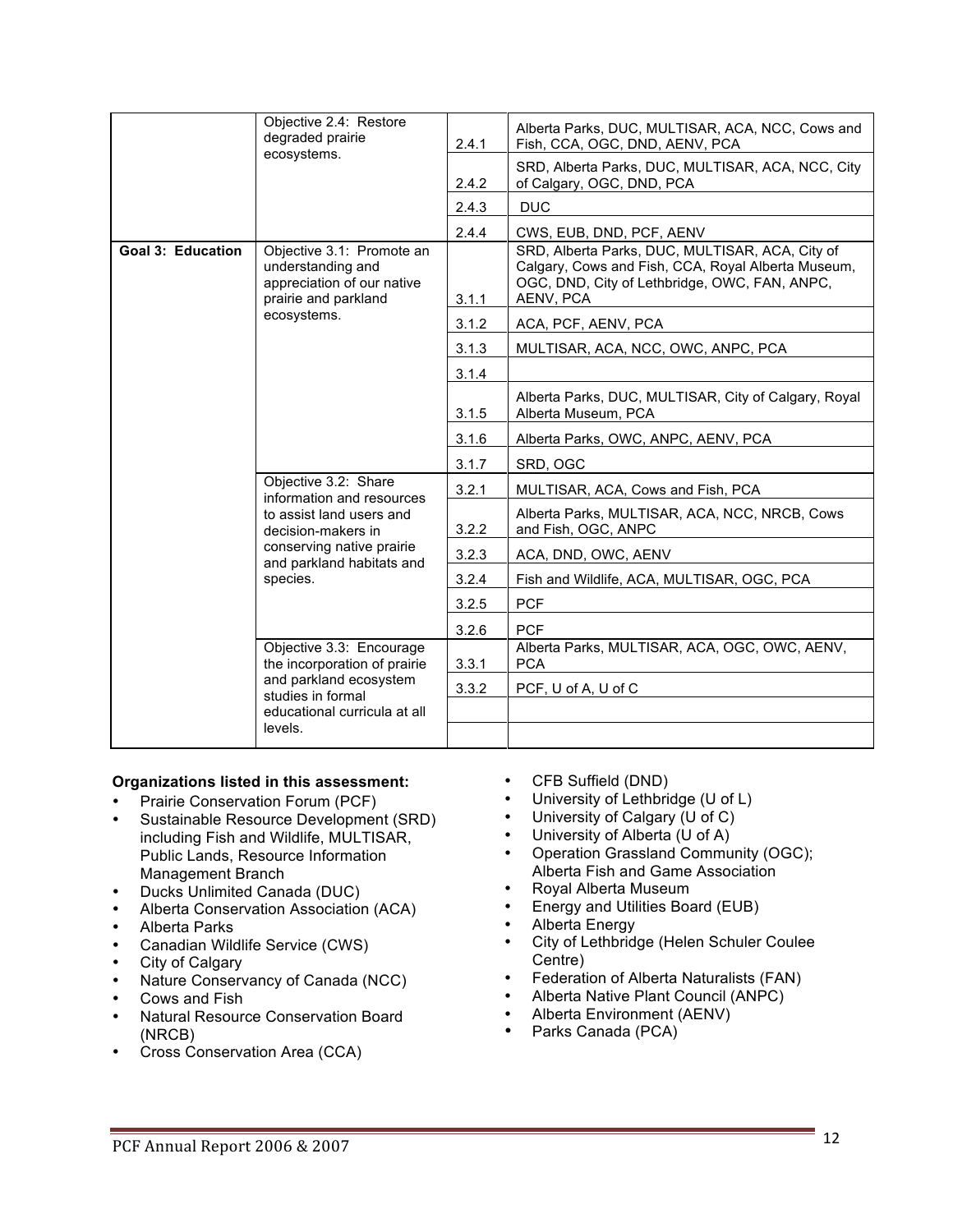### **Appendix 2: PCF Member Organizations**

Alberta Conservation Association Alberta Conservation Tillage Society Alberta Fish and Game Association Alberta Native Plant Council Alberta Wilderness Association Canadian Parks and Wilderness Society City of Calgary City of Lethbridge (Helen Schuler Coulee Centre) Cows and Fish – Alberta Riparian Habitat Management Society Cross Conservation Area Dryland Salinity Control Association Ducks Unlimited Canada Eastern Irrigation District EnCana Corporation Federation of Alberta Naturalist Grasslands Naturalists Lethbridge Naturalists Society Nature Conservancy of Canada Oldman Watershed Council Operation Grassland Community Pekisko Group Petro-Canada Red Deer River Watershed Alliance Sandy Cross Conservation Foundation Society of Range Management Southern Alberta Applied Research Association Southern Alberta Land Trust Society Special Areas Advisory Council Special Areas Board University of Alberta University of Calgary University of Lethbridge Western Sky Land Trust Society Wildlife Society

#### **Government of Alberta**

Alberta Agriculture, Food and Rural Development Alberta Community Development (Provincial Museum of Alberta) Alberta Community Development (Tourism, Parks Recreation and Culture; Parks and Protected Areas) Alberta Economic Development Alberta Energy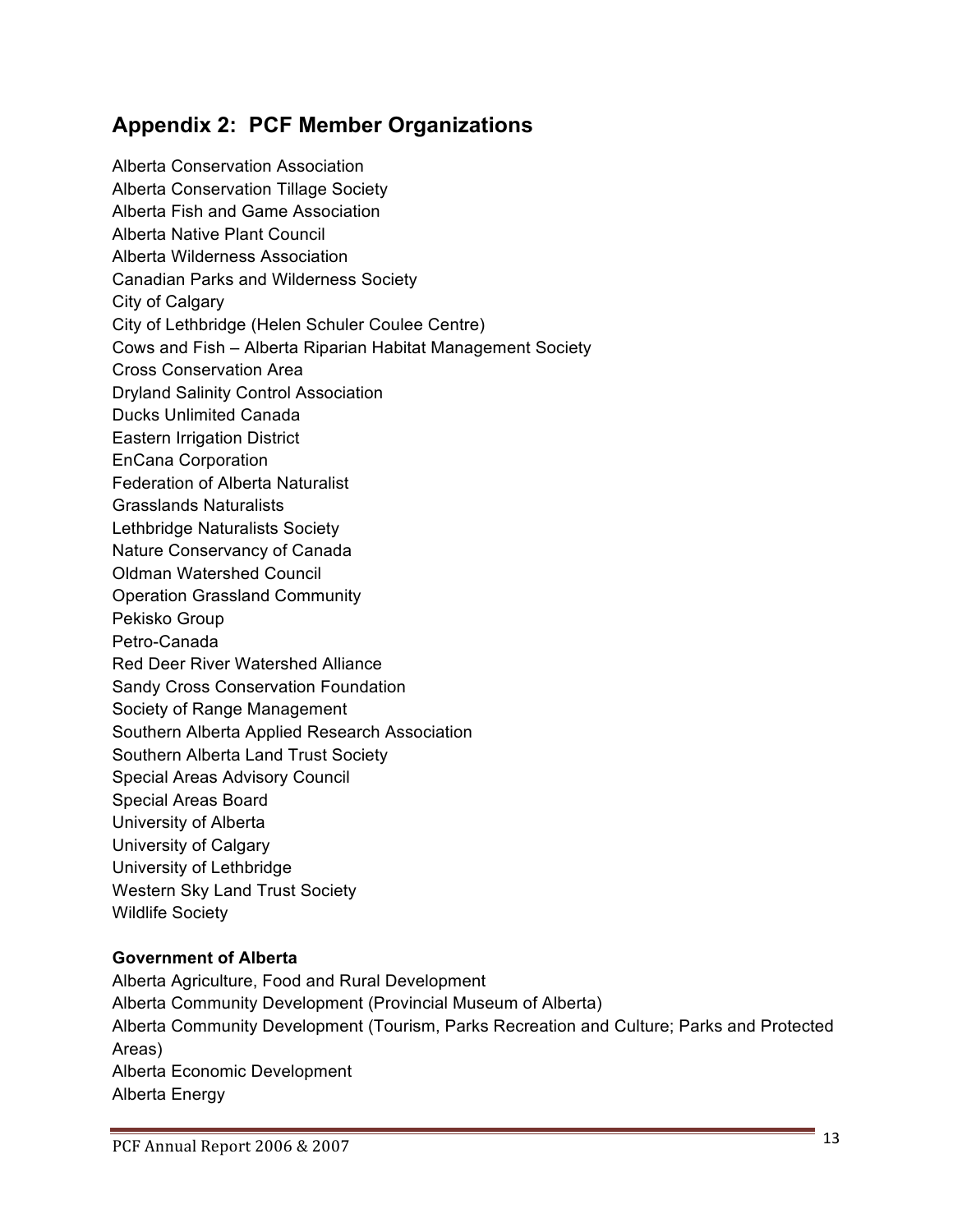#### **PCF Member Organizations Continued:**

Alberta Environment Alberta Municipal Affairs Alberta Sustainable Resource Development Alberta Sustainable Resource Development (Fish and Wildlife Division) Alberta Sustainable Resource Development (Lands Division) Alberta Sustainable Resource Development (Natural Resources Conservation Board) Alberta Sustainable Resource Development (Resource Information Management Branch) Alberta Infrastructure and Transportation

#### **Government of Canada**

Agriculture and Agri-Food Canada (PFRA) Canadian Wildlife Service Department of National Defence, Canadian Forces Base – Suffield Environment Canada, Canadian Wildlife Service Parks Canada (Waterton Lakes National Park) National Energy Board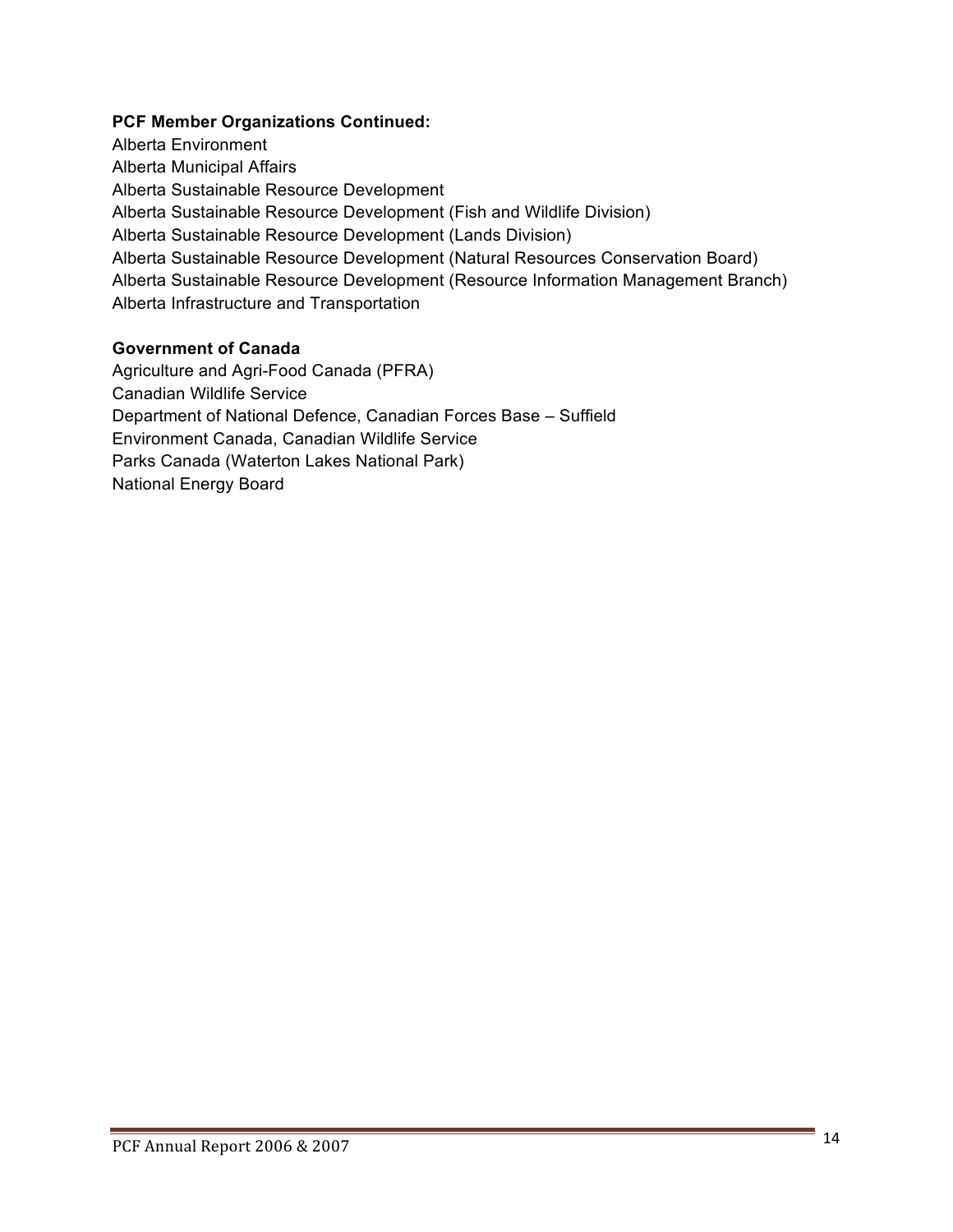### **Appendix 3: Terms of Reference (Prairie Conservation Forum)**

#### **AUTHORITY**

Initiated in 1989 by the Government of Alberta as the Prairie Conservation Coordinating Committee. At the discretion of individual member organizations, the committee was reconfirmed and renamed in 1995 as the Prairie Conservation Forum (PCF). The Prairie Conservation Forum is consultative and advisory to member organizations. It does not have legislative, management or program authority or responsibilities. The acceptance of Prairie Conservation Forum recommendations will remain at the discretion of individual member organizations.

#### **DURATION**

The Prairie Conservation Forum is tied to the Alberta Prairie Conservation Action Plan (PCAP), 2006 - 2010. The committee will exist until 31 December 2010. This tenure may be extended at the discretion of the Prairie Conservation Forum.

#### **PURPOSE**

The purpose or role of the Prairie Conservation Forum is to encourage effective implementation of the Alberta PCAP and provide an ongoing profile for prairie and parkland conservation initiatives. This role has and will continue to focus on three key elements:

- 1. Networking and Information Exchange
	- o Serve as a forum for **information exchange and cooperation** between key organizations with interests in or jurisdiction over prairie conservation initiatives;
	- o Allow **key contacts** to get together periodically to review the plans, projects and programs of member organizations, to assess progress and to integrate program efforts; and
	- o Where appropriate, **coordinate actions** to manage potential conflicts, avoid duplication and ensure effectiveness amongst the projects of member organizations.
- 2. Steering Prairie Conservation Action Plan Implementation
	- o Constitute a **cooperative partnership** between different levels of government and non-government organizations in sharing major responsibility for implementing the Alberta PCAP, and also allowing both groups to **share their experiences** and **strengthen mutual goals and objectives**;
	- o Assess and make **recommendations on overall priorities** for implementation of the Alberta PCAP to those member organizations who are involved in implementation actions. Provide advice to those same members on program or project design and implementation;
	- $\circ$  Encourage members to tailor their own programs, policies or initiatives to meet the goals of the Alberta PCAP;
	- o **Review progress** in implementing the Alberta PCAP;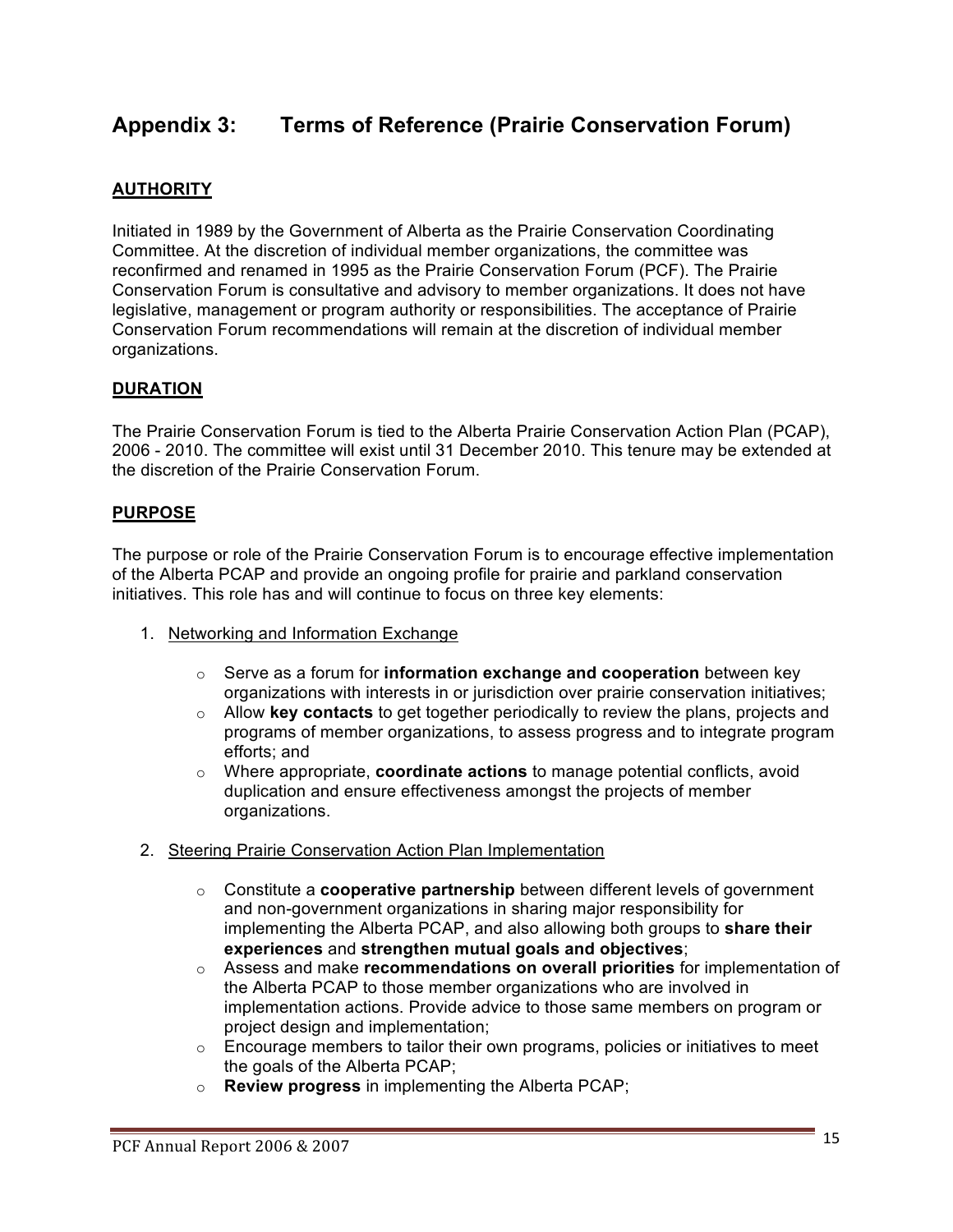- o **Identify gaps and recommend measures** to rectify such areas as inventory deficiencies or new program requirements; and
- o **Encourage coordination and compatibility** amongst major conservationrelated initiatives such as the Prairie Conservation Action Plans, the North American Waterfowl Management Plan, habitat conservation, wetland conservation, cover programs, protected areas programs, and biodiversity initiatives.
- 3. Public Awareness and Education
	- $\circ$  Adopt media communication strategies as appropriate to ensure that significant initiatives and accomplishments are widely communicated publicly; and
	- o Develop educational resources to enhance awareness of the value and importance of biological diversity and Alberta's native prairie and parkland.

#### **MEMBERSHIP**

There is an "open door" policy on membership in the Prairie Conservation Forum. Organizations or agencies who wish to participate in the work of the committee may join the Prairie Conservation Forum on request. Meetings will be open to the public.

#### **PRAIRIE CONSERVATION FORUM OPERATIONS**

- $\circ$  Chair elected annually from and by the Board of Directors. There is no limit to the number of times PCF members can be elected to serve as Chair, provided no more than two consecutive terms are served at one time.
- $\circ$  Vice-Chair elected from and by the Board of Directors.
- $\circ$  Treasurer elected from and by the Board of Directors.
- $\circ$  Secretary provided by the Government of Alberta (Department of Environment).
- $\circ$  Coordinator hired directly by the PCF through funds obtained from member organizations.
- $\circ$  Board of Directors consists of representatives from a cross section of the membership (elected annually), Chair, Vice-Chair, Coordinator and Secretary.
- o Working Groups established to address specific tasks or issues by the Prairie Conservation Forum. Working groups will be disbanded once their task has been completed.

#### **LOCAL COMMITTEES**

The Prairie Conservation Forum will facilitate and encourage the development of local or regional committees. However, the Prairie Conservation Forum prefers a loose arrangement without an organizational hierarchy or sanctioning functions.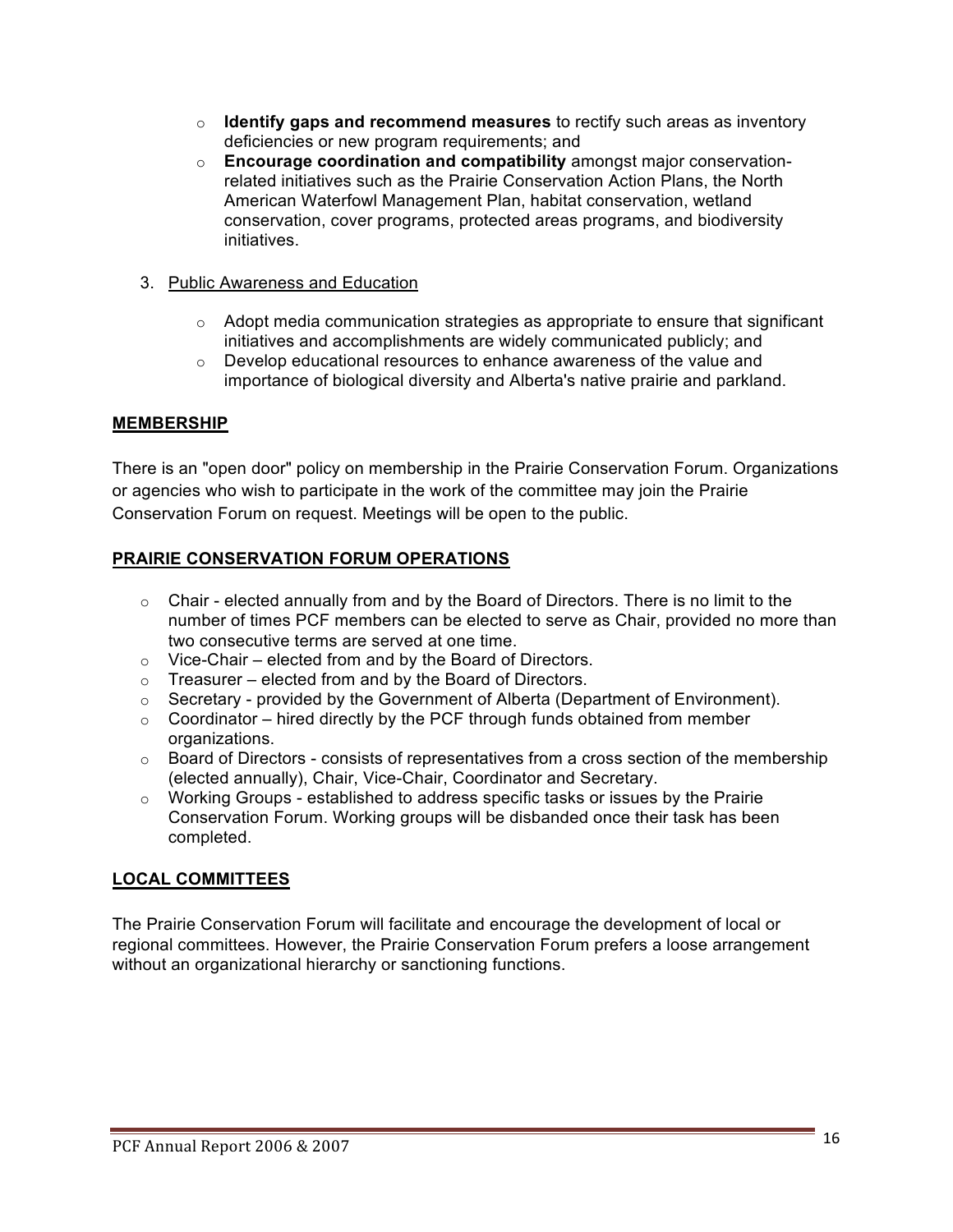#### **PRAIRIE CONSERVATION FORUM OPERATIONAL PROCEDURES**

#### 1. Meetings

- $\circ$  The Prairie Conservation Forum will conduct three general meetings per year. Meetings will be held in the winter (January), spring (April/May/June) and fall (September). The chair will be responsible for chairing these meetings;
- $\circ$  Additional Prairie Conservation Forum meetings may be called at the discretion of the steering committee when circumstances warrant;
- $\circ$  Notification of the dates(s), location and anticipated agenda items will be mailed to all members at least 30 days in advance of the meeting; and
- $\circ$  The Board of Directors will meet three times per year to guide the Prairie Conservation Forum in implementing the Alberta PCAP and related initiatives and to prepare an agenda for Forum meetings. Board of Director meetings will be called by the chair with as much notice as possible between Forum meetings.

#### 2. Decisions

- $\circ$  The preferred method of decision making is by consensus. However, if that approach is not feasible, decisions of the Prairie Conservation Forum will be recorded through a vote of the attending membership. All members will have an opportunity for input through discussion at a Prairie Conservation Forum meeting;
- $\circ$  In the event that a decision is required in between meetings, membership votes will be obtained through the appropriate referral mechanism (i.e., mail, fax, Email, phone);
- $\circ$  Minority opinions will be recorded if the member(s) holding those views so request; and
- $\circ$  All members will receive advance notification and background information concerning upcoming decisions, at least **30 days in advance**.
- 3. Documentation and Correspondence
	- $\circ$  The Secretary and/or Coordinator will be responsible for developing the agendas for the general meetings in close consultation with the Chair and Board of Directors;
	- $\circ$  All minutes of meetings and correspondence from the Prairie Conservation Forum will be prepared, distributed and retained by the Secretary and/or Coordinator;
	- $\circ$  Correspondence of the Prairie Conservation Forum will be factual and nonadvocacy in tone. Correspondence reflecting the Forum's views will be signed by the Chair. Forum correspondence neither binds nor necessarily reflects the views of any given member organization.
	- o Signature sheets will only be used to convey personal support.
- 4. Prairie Conservation Issues
	- $\circ$  When issues are brought to the Forum for comment or deliberation or when the Forum is asked to provide support for initiatives (research, program proposals,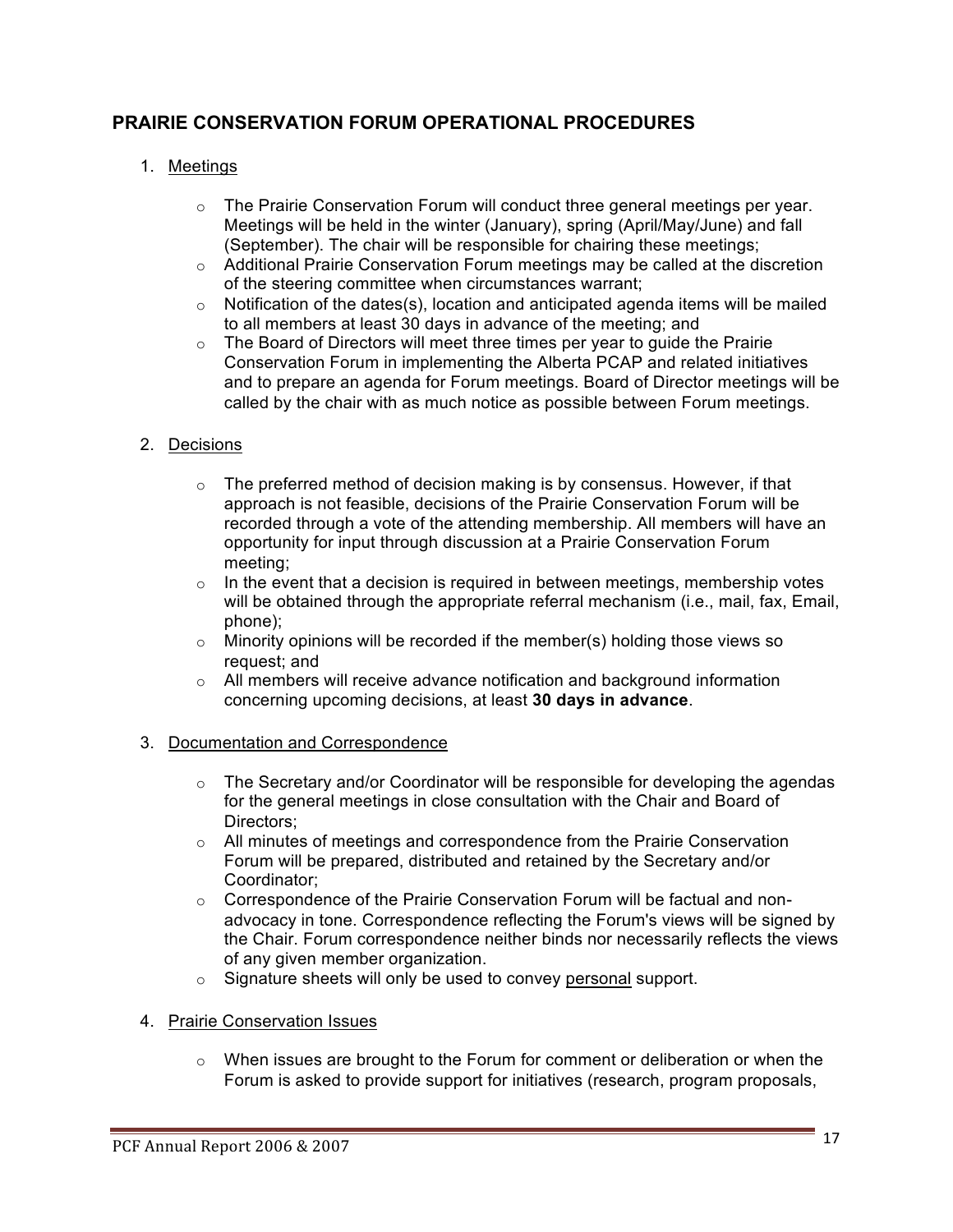causes, etc.) the Forum will be guided in its deliberations by its Policies and Procedures manual and the Alberta Prairie Conservation Action Plan.

- $\circ$  The Prairie Conservation Forum will register views as a committee on issues which, following discussion, the majority of members feel meet the following criteria:
	- The issue relates directly to the Alberta PCAP and is significant (i.e., is provincial in scope or is otherwise of a sufficient magnitude to be considered as a significant prairie conservation issue);
	- Prairie Conservation Forum representation would be useful or will likely make a difference to the final outcome (resolution) of the issue.

#### 5. Prairie Conservation Forum Report

A report summarizing the activities, projects, decisions and financial transactions of the Forum will be prepared every two calendar years, by March 31 of the following year, up until the end of 2007. Starting in 2008, reports will be prepared annually.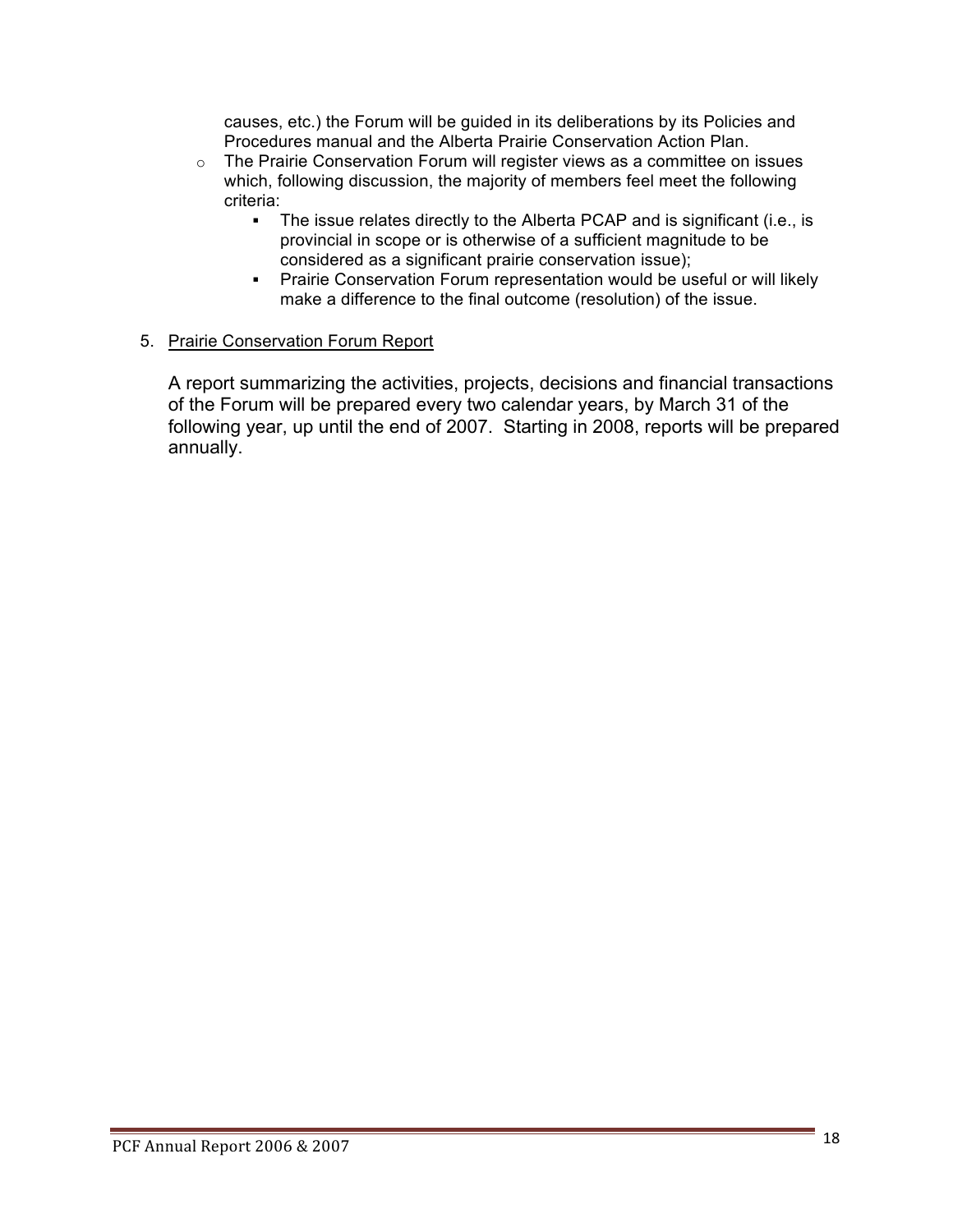### **Appendix 4: Vision, Goals, and Objectives (Alberta PCAP: 2006– 2010)**

#### **The Vision**

The Vision of the Prairie Conservation Forum is that the biological diversity of native prairie ecosystems in Alberta is being conserved for the benefit of current and future generations.

#### **Guiding Principles**

The guiding principles of the Prairie Conservation Forum include:

- (a) A conservation ethic that will guide all activities and management decisions on the prairies;
- (b) All stakeholders are given the opportunity to be involved in the process of achieving the prairie conservation vision. Stakeholders will work cooperatively and form partnerships to achieve prairie conservation objectives; and
- (c) Stakeholders are empowered at a local community level to work towards prairie conservation initiatives, drawing on local knowledge and expertise.

#### **Goals**

The current Alberta Prairie Conservation Forum Action Plan (2006-2010) is designed to sustain the focus on biodiversity, be relevant to contemporary challenges and align with current trends in environmental governance. The plan rests on three goals that build logically to the Prairie Conservation Forum's vision of conserving biological diversity:

#### **Goal 1: Research**

This goal encompasses the data collection, inventory and research activities necessary to adequately determine the state of biodiversity in prairie and parkland Alberta and to understand the likely implications of continuing intensification of human activities.

#### **Objectives**

- 1.1 Describe Alberta's native prairie and parkland landscapes by promoting, conducting, compiling and analyzing relevant research.
- 1.2 Build sustainable data systems to ensure the maintenance, availability and analysis of research data.
- 1.3 Conduct research into key priority areas.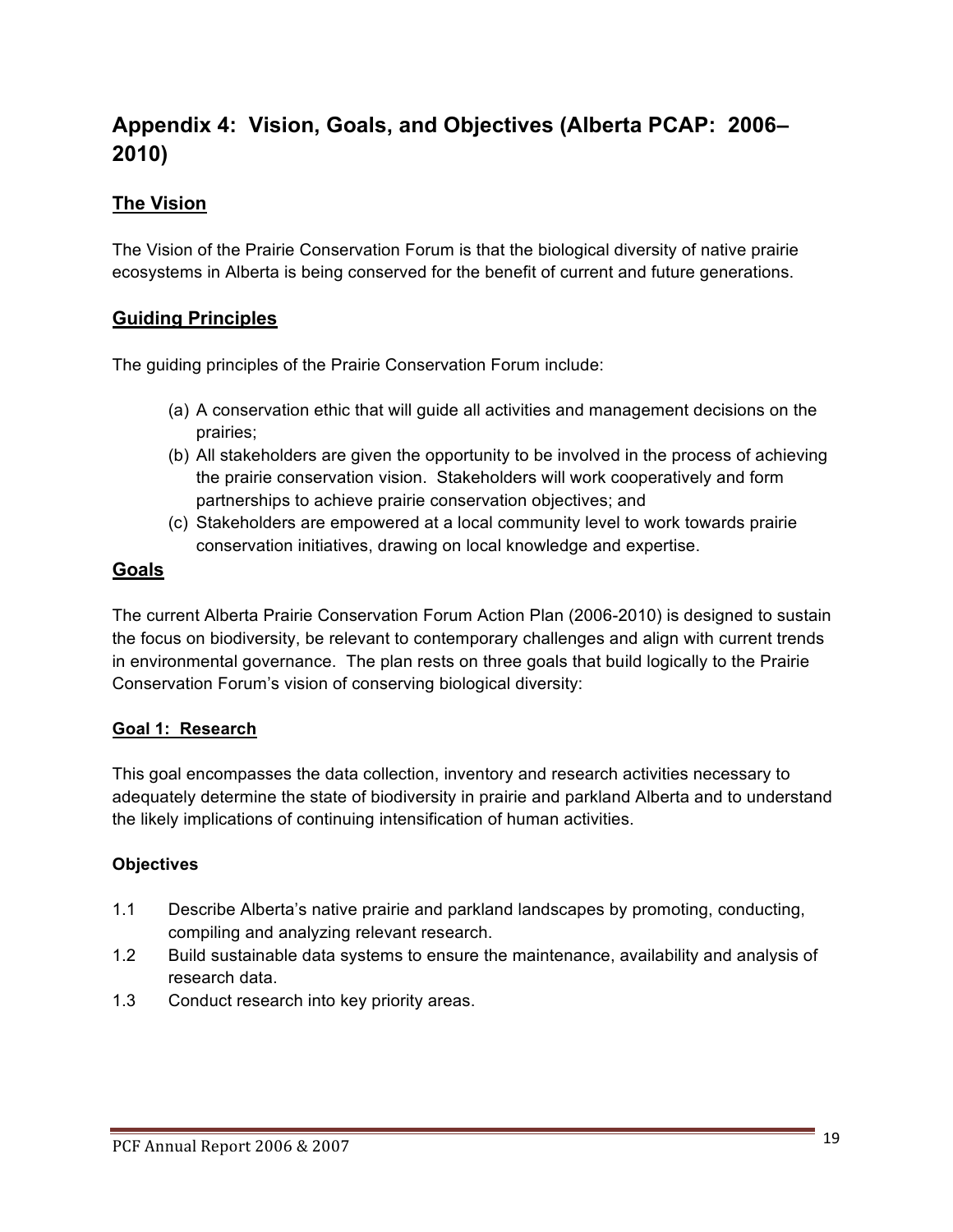#### **Goal 2: Stewardship**

There is human use on all levels of the landscape, as well as environmental use on all prairie landscapes. The relative contributions of both change dramatically from place to place, reflecting what we have to work with and what our society's objectives are. The challenge is to bring the desired outcomes into consistent alignment so that the PCF can pursue its mission of biodiversity conservation with other groups working to manage watersheds, airsheds, and/or land use.

#### **Objectives**

- 2.1 Develop and implement policies and programs and advise on laws and regulations that encourage the conservation and restoration of Alberta's native prairies and parklands.
- 2.2 Support land use management practices and protective mechanisms that sustain diverse ecosystems and restore species at risk populations across the whole prairie and parkland landscape.
- 2.3 Protect significant, representative, and sensitive prairie and parkland ecosystems.
- 2.4 Restore degraded prairie ecosystems.

#### **Goal 3: Education**

People appreciate what they understand. All the information in the world is of no value if only a few 'specialists' are aware of it. The story of the state of the prairie needs to built, told and widely understood. The challenge is to broaden the base, to have a wide dialogue with Albertans that builds public awareness and engagement, that allows people to see what's happening and what the consequences are, that promotes a societal convergence on the evidence, and results in a societal commitment to take positive action.

#### **Objectives**

3.1 Promote an understanding and appreciation of our native prairie and parkland ecosystems.

- 3.2 Share information and resources to assist land users and decision-makers in conserving native prairie and parkland habitats and species.
- 3.3 Encourage the incorporation of prairie and parkland ecosystem studies in formal educational curricula at all levels.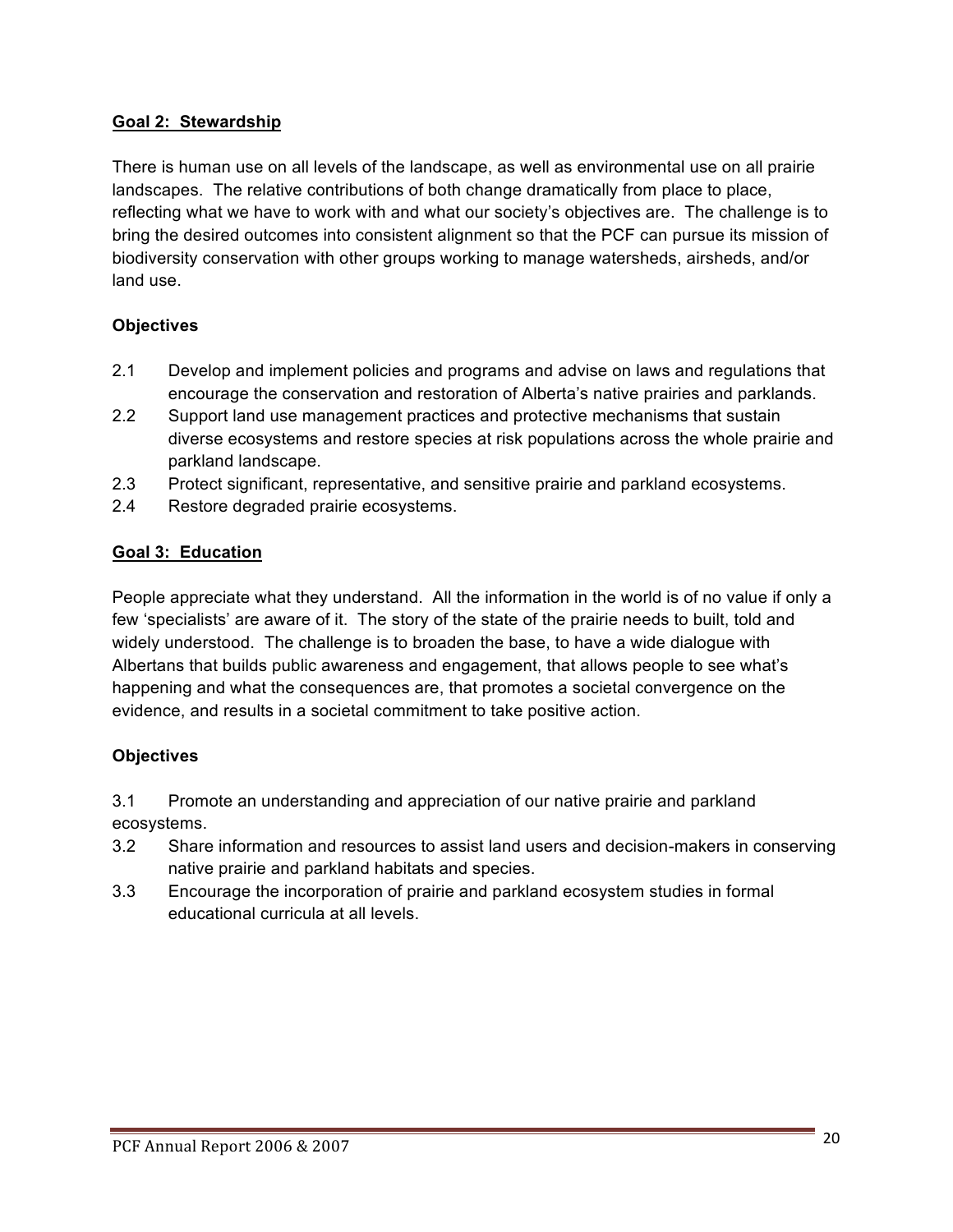## **Appendix 5: Financial Report**

#### **Financial Report as of December 31, 2006**

| <b>Opening Balance, January 7, 2006</b> | \$4,343.92 |
|-----------------------------------------|------------|
|                                         |            |

| <b>REVENUES</b>                                            |            |
|------------------------------------------------------------|------------|
| <b>Grant from Alberta Community Development</b>            | \$2,500.00 |
| <b>Grant from Alberta Sustainable Resource Development</b> | \$3,000.00 |
| Interest                                                   | \$2.39     |
| <b>Total Revenues</b>                                      | \$5,502.39 |

#### **EXPENDITURES**

| <b>Closing Balance, December 31, 2006</b>                    |            | \$6,272.27 |
|--------------------------------------------------------------|------------|------------|
| <b>Net</b> (revenue/expenses $$9,846.31 - $3,574.04$ )       | \$6,272.27 |            |
| <b>Total Expenditures</b>                                    | \$3,574.04 |            |
| <b>Speaker Gifts</b>                                         | \$135.05   |            |
| Best Western Jurassic Inn- rental for Sept PCF meeting       | \$95.39    |            |
| <b>Photo Development</b>                                     | \$6.35     |            |
| Ed Crowe Painting and Frame – gift                           | \$152.61   |            |
| Member Raft Fees for June Meeting                            | \$105.00   |            |
| Topline Printers - PCAP Printing (AWA In-kind for \$1235.60) | \$1916.00  |            |
| Milk River Raft Tours- June Meeting                          | \$300.00   |            |
| Meals for June PCF Meeting                                   | \$315.00   |            |
| Photo contest prizes                                         | \$23.48    |            |
| Hansel and Gretel Caterting-Lunch at Jan 2006 meeting        | \$332.56   |            |
| Town of Okotoks - PCF meeting hall rental                    | \$192.60   |            |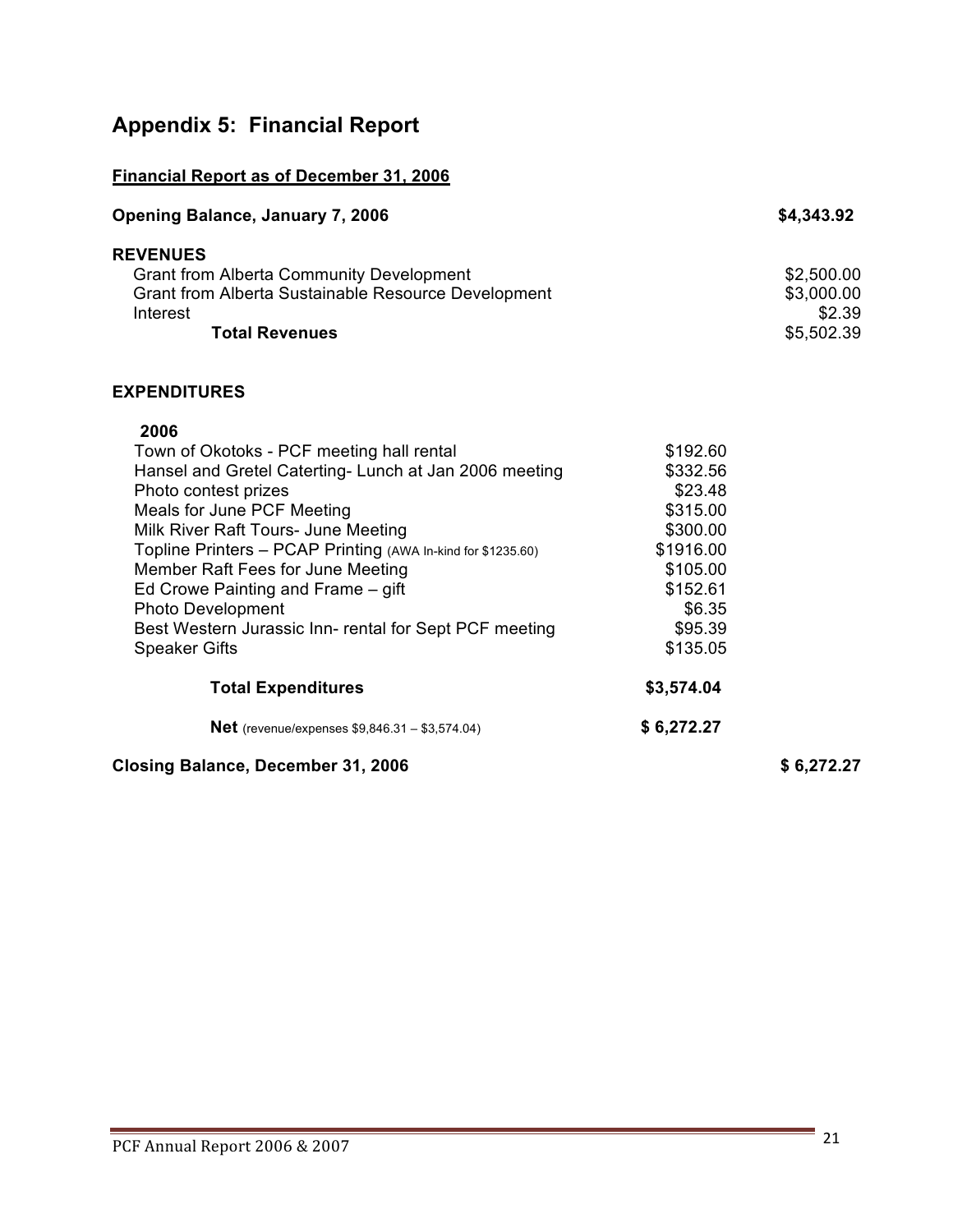| Statement of Operations and Net Assets (Deficiency) |          |          |
|-----------------------------------------------------|----------|----------|
| Year Ended December 31 2007                         |          |          |
|                                                     |          |          |
| Revenue                                             |          |          |
| Grants                                              | \$33,100 |          |
| Donations                                           | \$1,465  |          |
| Other Income                                        | \$6      |          |
| Total                                               |          | \$34,571 |
|                                                     |          |          |
| <b>Expenses</b>                                     |          |          |
| <b>Meeting Expenses</b>                             | \$1,941  |          |
| Licenses and dues                                   | \$75     |          |
| Advertising                                         | \$1,218  |          |
| <b>Speaker Gifts</b>                                | \$179    |          |
| <b>Coordinator Contract</b>                         | \$26,500 |          |
| <b>Coordinator Expenses</b>                         | \$1,367  |          |
| Total                                               |          | \$31,280 |
| <b>Excess of Revenue over expenses</b>              |          | \$3,291  |

### **Prairie Conservation Forum**